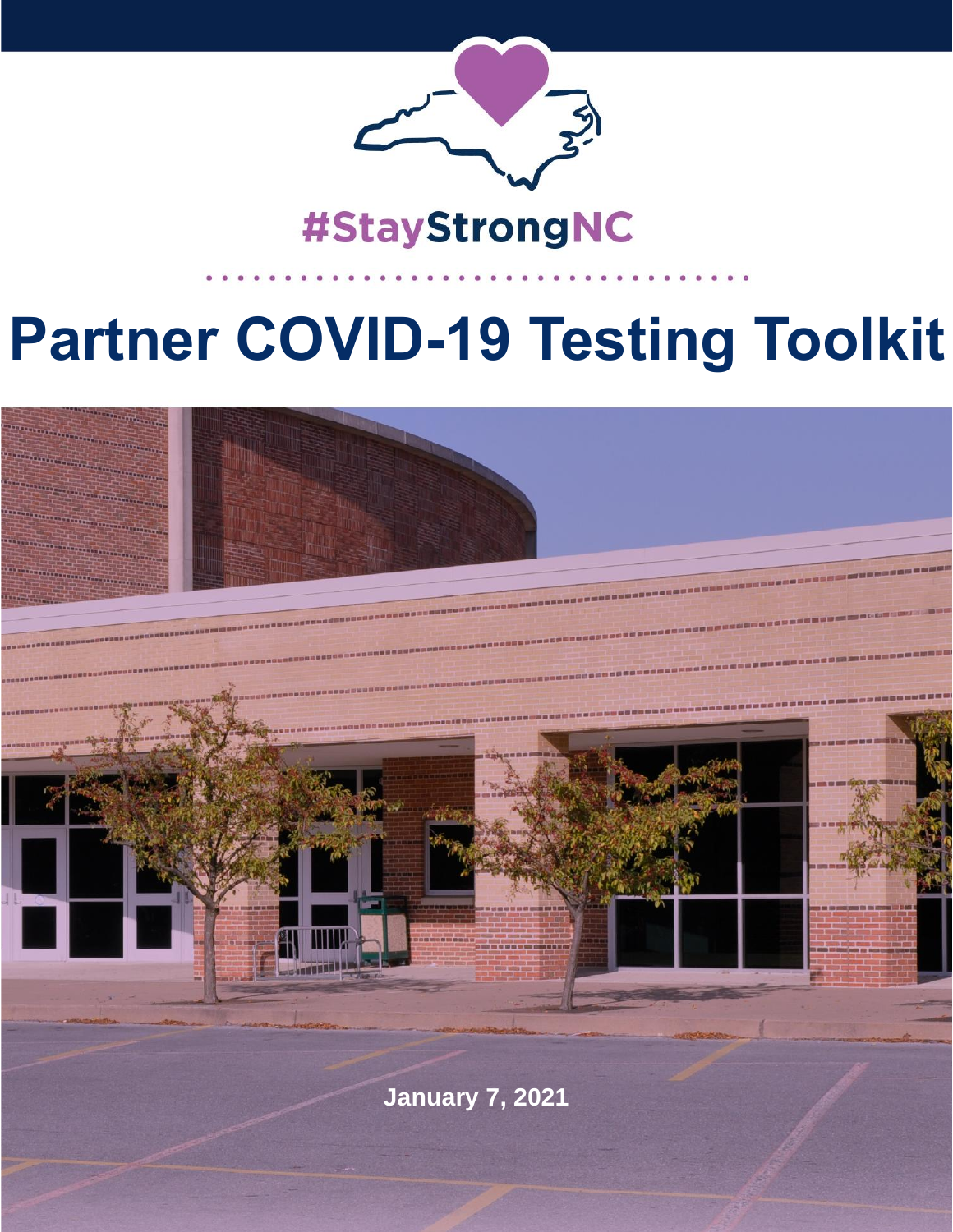## TABLE OF CONTENTS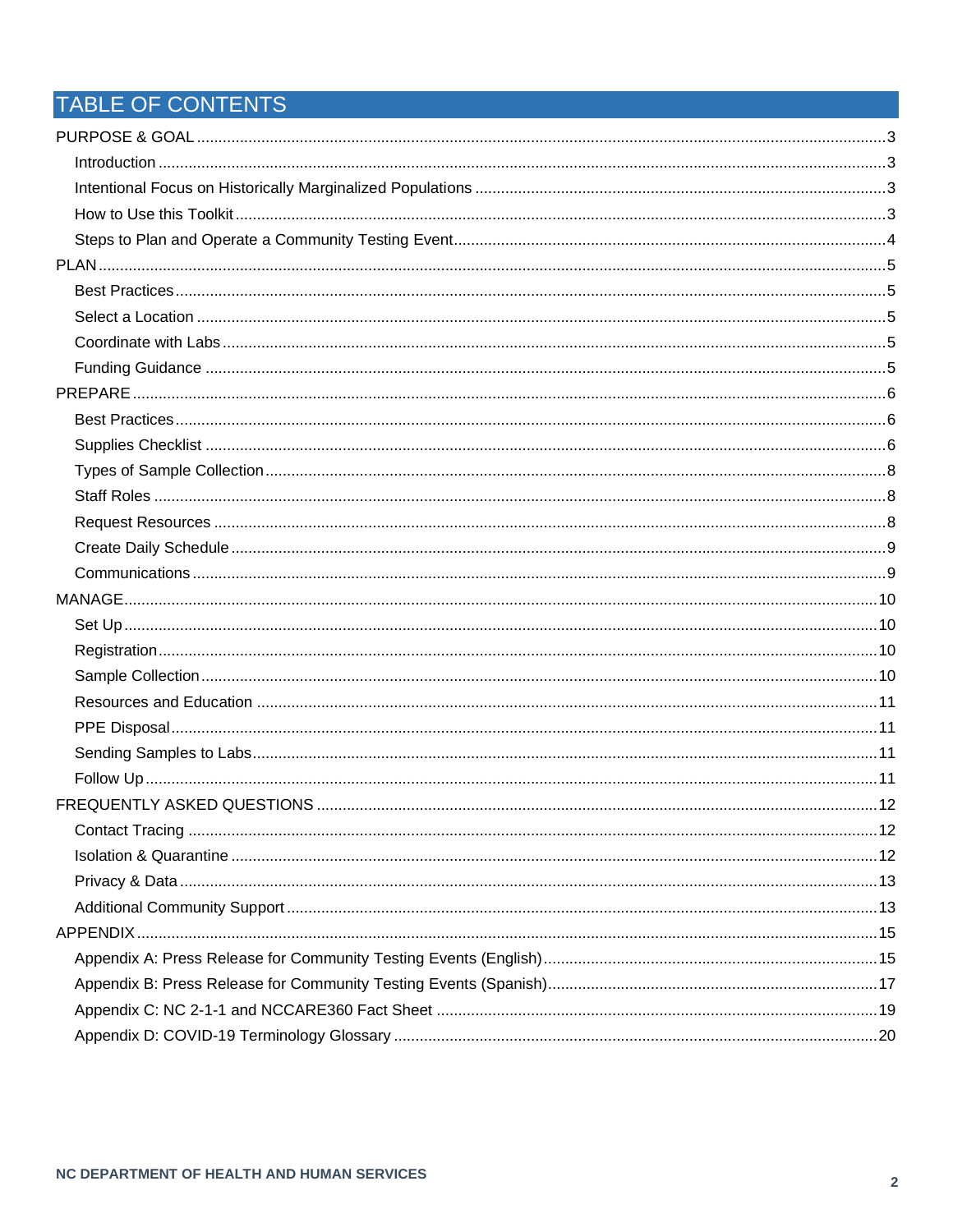#### <span id="page-2-1"></span><span id="page-2-0"></span>**Introduction**

Since the start of the pandemic, North Carolina took early and aggressive action to slow the spread of the virus, managed shortages of testing and PPE supplies, developed hospital surge plans, and built testing and contact tracing capabilities. Our collective actions prevented our health care systems from being overwhelmed and provided valuable time to build our state's capacity to respond to the crisis. Still, the risk of COVID-19 remains as more North Carolinians are leaving their homes for work and other needs.

We have the following important goals in our fight against COVID-19:

- Protect ourselves, our loved ones, and our neighbors from getting seriously ill
- Restore our economy and get North Carolinians back to work safely
- Get our children back to school so they can learn, play, and thrive
- Address the disproportionate impact of COVID-19 on historically marginalized populations

To achieve these goals, we all must remain vigilant and play an active role in the strategy to slow the spread of COVID-19:

| <b>STRATEGY TO</b><br><b>COMBAT COVID-19</b>                                               | <b>WHAT THE STATE IS DOING</b>                                                                                                                                                                                                                                                  | <b>WHAT THE PUBLIC CAN DO</b>                                                                                                                                                                                                                                      |
|--------------------------------------------------------------------------------------------|---------------------------------------------------------------------------------------------------------------------------------------------------------------------------------------------------------------------------------------------------------------------------------|--------------------------------------------------------------------------------------------------------------------------------------------------------------------------------------------------------------------------------------------------------------------|
| Slow the Spread:<br>Prevention                                                             | Phase reopening of sectors/activities to<br>minimize spread of COVID-19<br>Require face coverings that cover the nose<br>$\bullet$<br>and mouth (indoors and outdoors) when<br>physical distancing of 6 feet is not possible<br>Promote the 3Ws (Wear, Wait, Wash)<br>$\bullet$ | Practice the 3Ws (wear a face covering<br>$\bullet$<br>that covers the nose and mouth, wait 6<br>feet, wash your hands) and encourage<br>friends and family to do the same<br><b>Employers should follow NCDHHS</b><br>$\bullet$<br>guidance for specific settings |
| <b>Know Who Has</b><br>COVID-19 and Who<br>Has Been Exposed:<br><b>Testing and Tracing</b> | Build a statewide testing & contact tracing<br>infrastructure<br>Surge resources in hardest hit<br>communities & populations                                                                                                                                                    | Get tested if symptomatic or if you think<br>you are exposed to COVID-19<br>Answer the call from the contact tracing<br>$\bullet$<br>team                                                                                                                          |
| <b>Support People</b><br>to Stay Home:<br><b>Isolation and</b><br>Quarantine               | Ensure access to <u>non-congregate</u> shelters<br>for people who need to isolate<br>Enact policies to enable people to miss<br>$\bullet$<br>work and stay at home, leverage<br>NCCARE360 to connect to supports                                                                | Stay home when you can, especially when<br>sick<br>Support employees to stay home when<br>$\bullet$<br>sick to minimize the spread of COVID-19                                                                                                                     |

#### <span id="page-2-2"></span>**Intentional Focus on Historically Marginalized Populations**

Due to longstanding and pervasive inequities, American Indians, African American/Black and LatinX/Hispanic communities are being disproportionately impacted by COVID-19. The health disparities seen during COVID-19 did not start with this pandemic but have long existed in this country and our state. The NC Department of Health and Human Services (NCDHHS) is committed to providing testing that is trusted by and accessible to our communities of color. This document is intended to help those trusted community partners support culturally and linguistically appropriate testing in our hardest hit communities.

#### <span id="page-2-3"></span>**How to Use this Toolkit**

- **Who is this toolkit for?** Any community organization seeking to run community testing events (single, multi-day)
- **What is in this toolkit?** This toolkit contains recommended information to plan for and operate community testing for COVID-19. This is intended as a companion publication to the guidance shared in ["COVID-19 Community](https://files.nc.gov/covid/documents/Community-Testing-Guidance.pdf)  [Testing in Historically Marginalized Populations: Best Practices"](https://files.nc.gov/covid/documents/Community-Testing-Guidance.pdf)
	- o It will help community organizations understand how to:
		- Select a testing location that is easily accessible, especially for historically marginalized populations
		- $\blacksquare$ Staff a testing event, understand what supplies are needed, and obtain personal protective equipment (PPE)
		- $\blacksquare$ Operate an event and support individuals as they come to get tested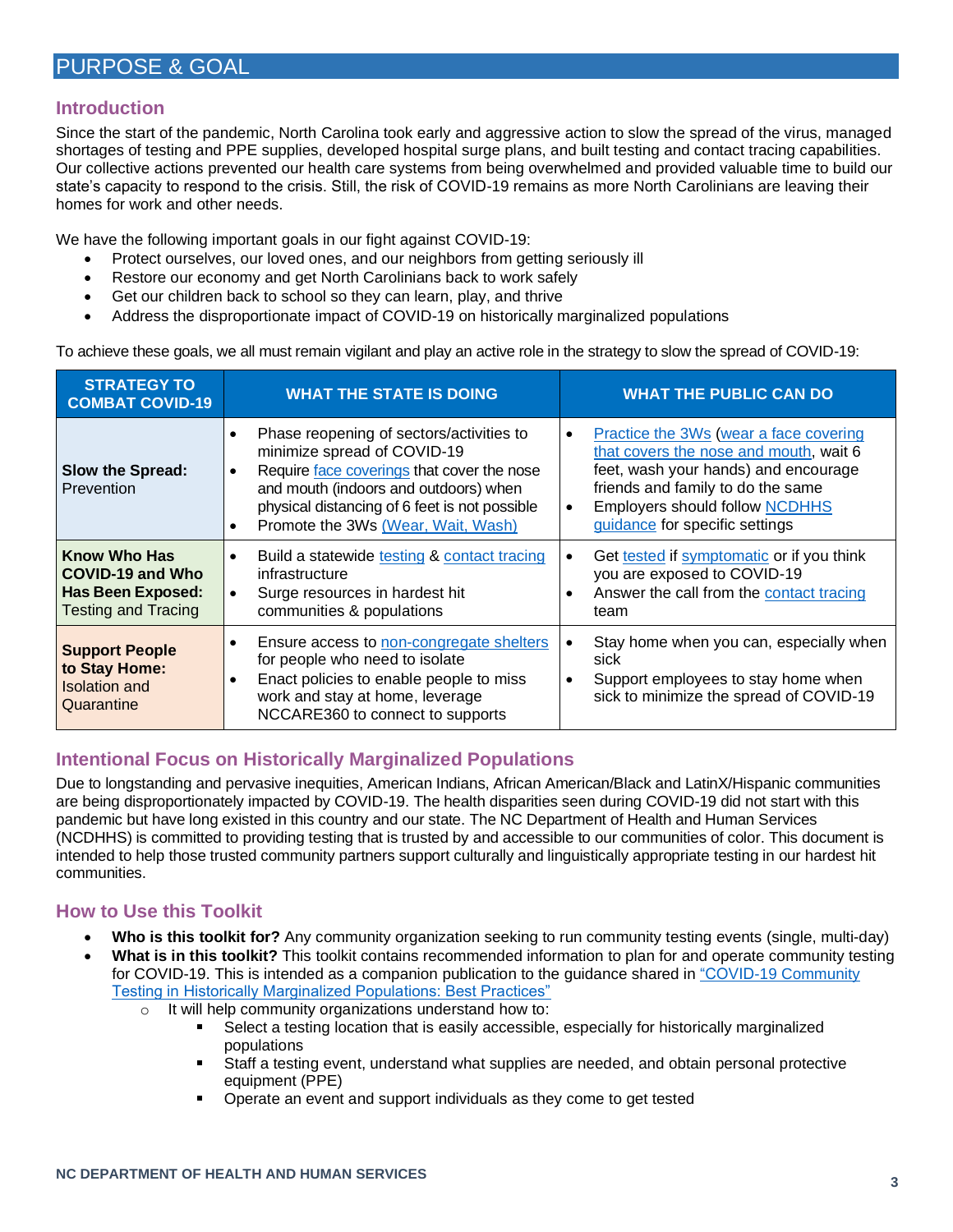- **Where do you start?** Start by contacting your testing event partners:
	- o **Medical Partner** (i.e. medical professional or doctor)
		- Responsible for ordering the tests for the individuals and communicating results to individuals
			- $\blacksquare$ In many cases, the medical partner will be the Medical Director at an FQHC, the Local Health Department, or a community physician
		- Per the new standing order, it is possible to work directly with a laboratory instead of a medical partner. The standing order can be found online: [NC DHHS Standing Order for COVD-19 Testing](https://files.nc.gov/covid/documents/guidance/healthcare/COVID-19-Statewide-Standing-Order.pdf)
			- If this is the case for your testing event, please work directly with the laboratory to
				- understand your responsibilities and the laboratory's responsibilities
	- o **Local Health Department** (LHD)
		- Helps you navigate county, state, and federal rules and regulations as you plan and run the testing event
- There are many ways to set up a testing event, and different levels of support are available from the county, state, and federal level
- This toolkit outlines best practices for host a community testing event *Please Note*: NCDHHS will not be running these events, but instead will provide support related to logistics, supplies and technical assistance
- Best practices and guidance subject to change with CDC updates

#### <span id="page-3-0"></span>**Steps to Plan and Operate a Community Testing Event**

Throughout the process of planning and operating a testing event, both you and your medical partner will have different responsibilities. Best practices for both parties are outlined in this toolkit. Throughout the toolkit you will see steps identified as **"Medical partner responsibility"** that the medical partner will be responsible for completing and **NOT** the community partner. It is important to work closely with your medical partner throughout the planning process to make sure both teams are clear on the expectations. If you are partnering with a laboratory to host your testing event, please check directly with the laboratory to understand what steps they will take responsibility for, what steps you will share responsibility for, and what steps are your responsibility. Partnering with a laboratory and a medical partner will differ, dependent on the chosen laboratory.

The chart below outlines the steps for each partner, and which steps may be a shared effort.

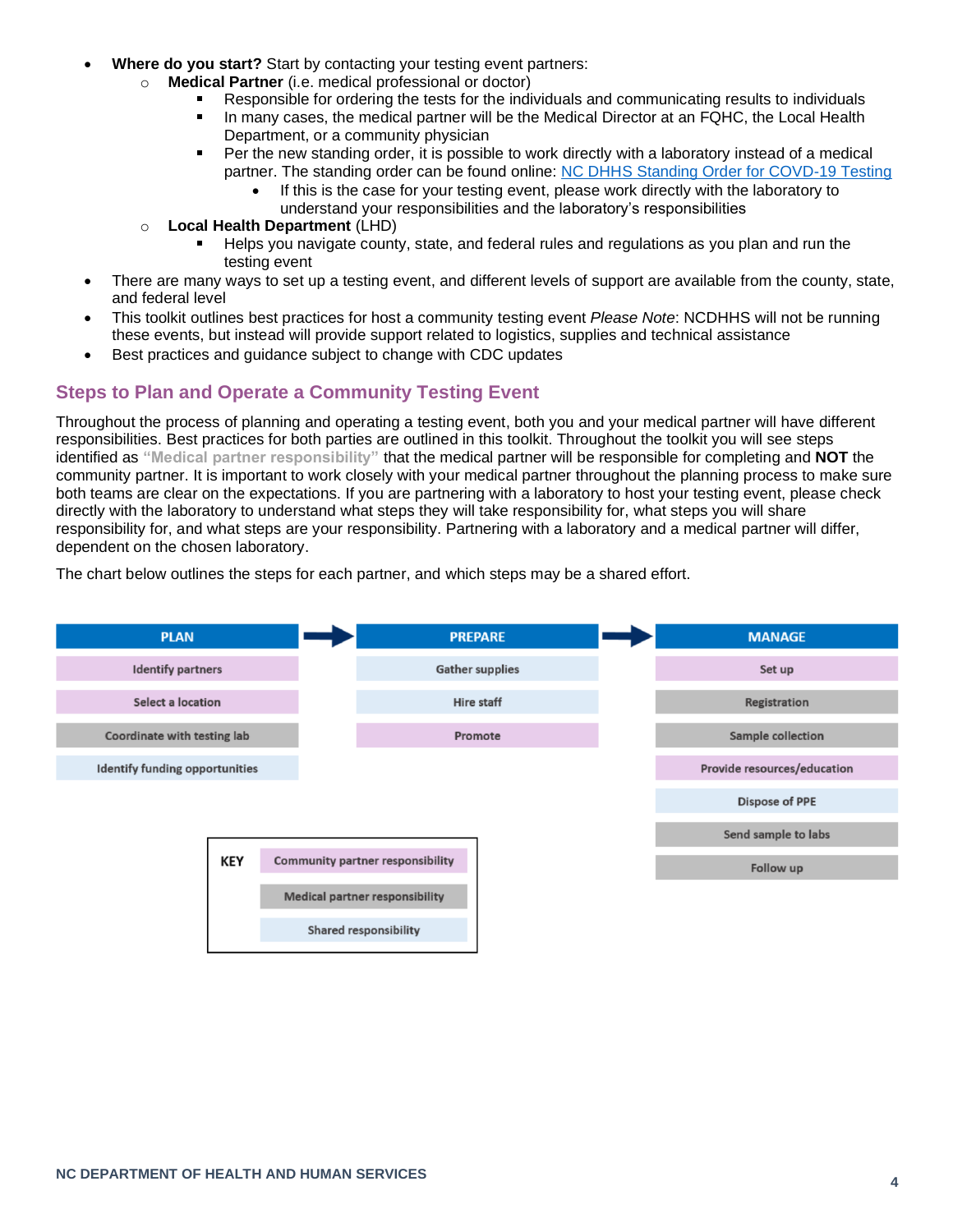<span id="page-4-0"></span>

#### <span id="page-4-1"></span>**Best Practices**

During planning, keep these best practices in mind:

- **Use a location that is most easily accessible by your local community:** Both drive-thru and walk-up test events have their own set of benefits:
	- o **Drive-thru test event:**
		- Minimizes concerns around social distancing, enhances staff safety, and preserves personal protective equipment (PPE)
		- Requires additional safety measures, including people to direct cars to decrease the risk of accidents
		- Ability to walk up should still be honored at drive-thru events
	- o **Walk-up test event:**
		- More accessible to individuals who may not have a car (particularly benefits LatinX community)
		- Requires additional planning to ensure social distancing throughout the process, including for people waiting in line
- **Include trusted community partners in the leadership team:** For some people, their first experience with the public health system may be at the testing event. Create an environment that inspires confidence and trust.
	- $\circ$  Include community organizers, social media influencers, and grassroots leaders
- **Community engagement and promotion:** Engage the local community and plan promotions for the event o *Please see "Communications" on page 9 for more information*
	- **Accessibility for people with disabilities:** The testing location should be accessible to people with disabilities
		- $\circ$  For a checklist on steps to take to ensure your testing site is accessible to those with disabilities, please use the: Testing Site Accessibility Checklist [\(English](https://files.nc.gov/covid/documents/about/testing/COVID-19-Testing-Site-Accessibility-Checklist.pdf) and [Spanish\)](https://files.nc.gov/covid/documents/about/testing/COVID-19-Testing-Site-Accessibility-Checklist-Spanish.pdf)

#### <span id="page-4-2"></span>**Select a Location**

The chosen testing location should be a well-known location that is easily accessible and can support testing needs. The amount of space needed will depend on the number of testing stations you are looking to host, but generally you will need an open and large space with easy traffic flow. Look for a location that has or can temporarily support the following:

- Refrigerated storage and water
- Shelter
	- $\circ$  If outside: secure, heavy-duty tents to endure heavy wind, rain, and sun; cover staff and electronics
	- o Large enough space to social distance
- Toilet facilities and handwashing facilities (portable rentals if indoor facility is not close)

#### <span id="page-4-3"></span>**Coordinate with Labs**

- **Medical partner responsibility:** The medical partner will handle the coordination with the lab and securing collection devices for the testing event. According to NCDHHS provider guidance, testing is available through commercial labs, health system labs, and the North Carolina State Laboratory of Public Health (NCSLPH).
	- o For more information, please refer to the NCDHHS provider guidance available online: [COVID-19](https://files.nc.gov/covid/documents/guidance/healthcare/COVID-19-Provider-Guidance-Final.pdf)  [Provider Guidance.](https://files.nc.gov/covid/documents/guidance/healthcare/COVID-19-Provider-Guidance-Final.pdf)

#### <span id="page-4-4"></span>**Funding Guidance**

Local partners and businesses are often willing to help support COVID-19 relief efforts in your community. Some opportunities may include:

- **Supplies:** Reach out to local businesses and community organizations to identify potential partners for your testing event (i.e. restaurants: lunch for staff, office stores: printing for forms and signage)
- **Medical partner responsibility:** Payments will most likely be handled by the medical partner. Please use the following guidance to meet insurance reimbursements:
	- o **Individuals with health insurance**: Gather health insurance information during registration
	- o **Medicaid Optional COVID-19 (MCV) Testing Program:** North Carolina residents who are uninsured and meet the citizenship and legal immigration status requirements of the Medicaid program. may be eligible for certain testing costs. More information on this program and other services available to uninsured individuals is available online: COVID-19 Related Services for [Uninsured Individuals](https://medicaid.ncdhhs.gov/about-us/covid-19-guidance-and-resources/providers/covid-19-related-services-uninsured-individuals)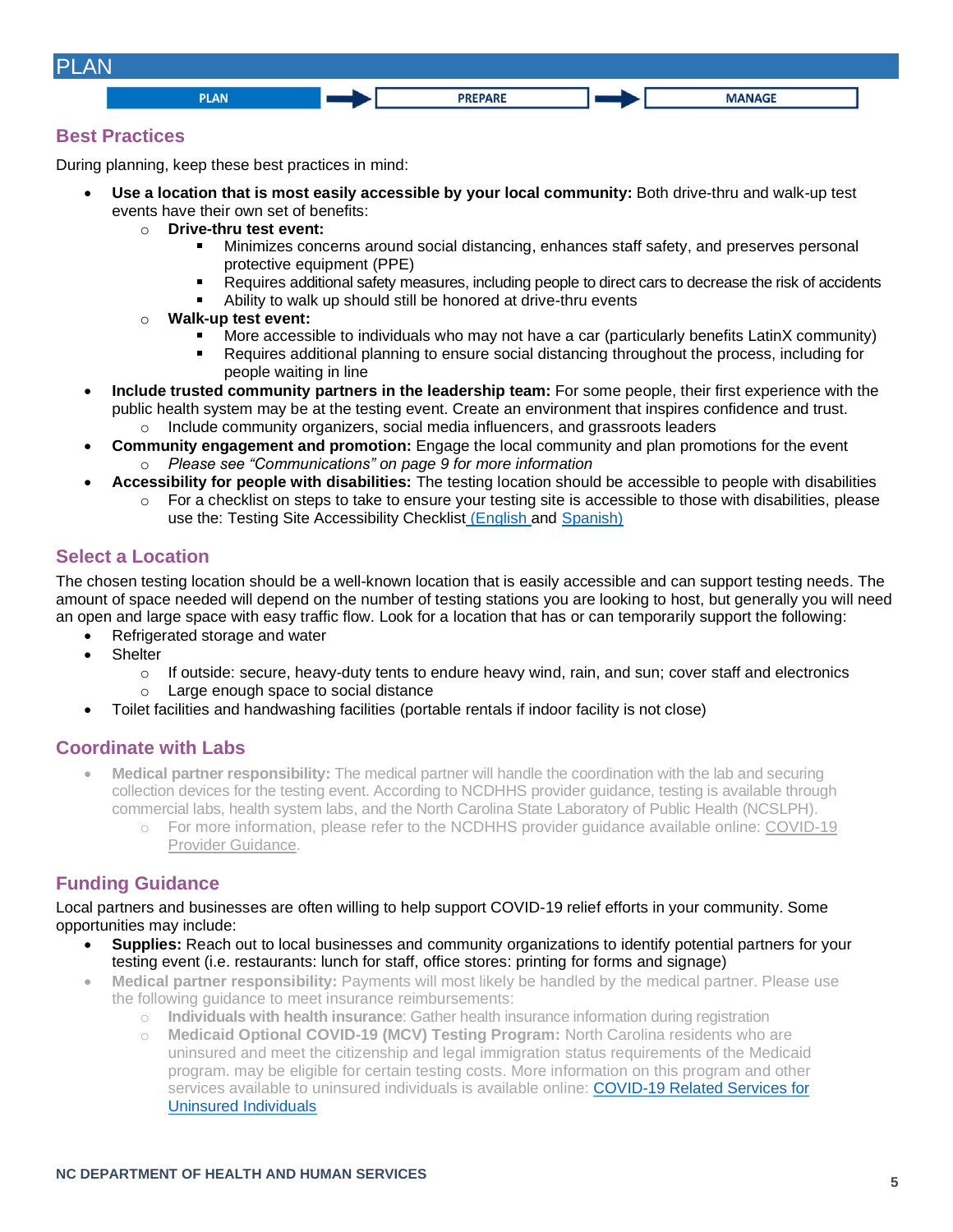#### <span id="page-5-0"></span>PREPARE **PLAN PREPARE MANAGE**

#### <span id="page-5-1"></span>**Best Practices**

Once location and partners have been determined, use the below best practices to prepare for the testing event:

- **Provide additional medical services at the event or connect to additional health resources:** People in communities that are high-risk for serious illness and those without a general physician or access to health care may exhibit more symptoms than others. Consider partnering with a FQHC to provide these additional services
- **Upload your testing event on Find My Testing Place**: Upload your testing event (both single or multi-day) to Find My Testing Place on the NCDHHS website
	- $\circ$  Forms to submit a new community testing event can be found online: [Community Testing Events](https://covid19.ncdhhs.gov/about-covid-19/testing/find-my-testing-place/pop-testing-sites)
- **Include the Division of Services for the Deaf and Hard of Hearing (DSDHH) in planning**: DSDHH will consult with the planning team to ensure the event has the right tools in place to serve hard of hearing individuals
	- $\circ$  Contact information can be found online: [Regional Centers for Deaf and Hard of Hearing](https://www.ncdhhs.gov/assistance/hearing-loss/regional-centers-for-the-deaf-hard-of-hearing)

#### <span id="page-5-2"></span>**Supplies Checklist**

Listed below are **suggested supplies** to have on-hand at your testing event. Some materials may not be needed depending on how registration will be completed, the type of testing performed, medical partner, etc.

#### OVERALL NEEDS:

- □ Outdoor tent
	- **Should be large enough to protect staff,** supplies, and cars from the elements
	- Folding tables
	- □ Chairs
	- Large trash can with liners
	- $\Box$  Trash can with bio-hazard bag
	- **(Medical partner responsibility)**
- $\Box$  Identification for staff (colored name tag stickers, matching face coverings, etc.)
- Cones/barriers (for pathways/traffic control) Signage
	- At roadway entrance
		- **Directional signs throughout**
- $\square$  Basic food and beverage provisions for staff • Provide bottled water all day

#### FOR THE REGISTRATION STATION:

- Intake forms **(Medical partner responsibility)**
	- **Best Practice:** use an electronic health record to optimize data collection
	- **Additional supplies needed: tablet with data** service or MiFi (with chargers)
- $\Box$  General office supplies (pens, clipboards, etc.)
	- **If using paper forms, plan to provide pens for** individuals to keep; pens should not be shared
	- **Dry-erase boards or tablets can be helpful to** communicate with those with hearing loss
- Technology needs: (*for printing testing labels*)
	- 1 laptop computer
	- **1** printer (and labels)
- $\square$  Sanitation supplies (hand sanitizer, sanitizer spray, sanitizing wipes, etc.)
- □ 2-way radio

#### FOR EACH TESTING STATION:

- $\Box$  One (1) hard-sided cooler (~60 quart)
- Testing kits **(Medical partner responsibility)**
- Sharps container(s) **(Medical partner responsibility)** • Only needed for nasopharyngeal testing
- $\Box$  2-way radio(s)
- $\square$  Sanitation supplies (hand sanitizer, sanitizer spray, sanitizing wipes, etc.)
- Swag bags for individuals **(best practice** for community testing events)
	- Cloth face covering
	- Water bottle
	- **Basic first aid supplies**
	- **Education materials**
	- Please see *"Frequently Asked Questions"* on page 12 for educational information

#### FOR THE SUPPLY STATION:

- $\Box$  Refrigerator with AC Power at supply station (Size will depend on number of daily tests planned)
- $\Box$  Calibrated data logger thermometer **(Medical partner responsibility)**
- $\square$  Frozen packs for cooler storage and transportation
- □ Extension cords
- $\square$  Personal protective equipment (PPE):
	- Gloves
	- Face coverings: surgical masks, N95
	- Face shields
	- **Isolation gowns**
- $\square$  Extra sanitation supplies
- $\Box$  General office supplies (markers, tape, etc.)
- $\Box$  First-aid kit(s)/basic vital sign equipment **(Medical partner responsibility)**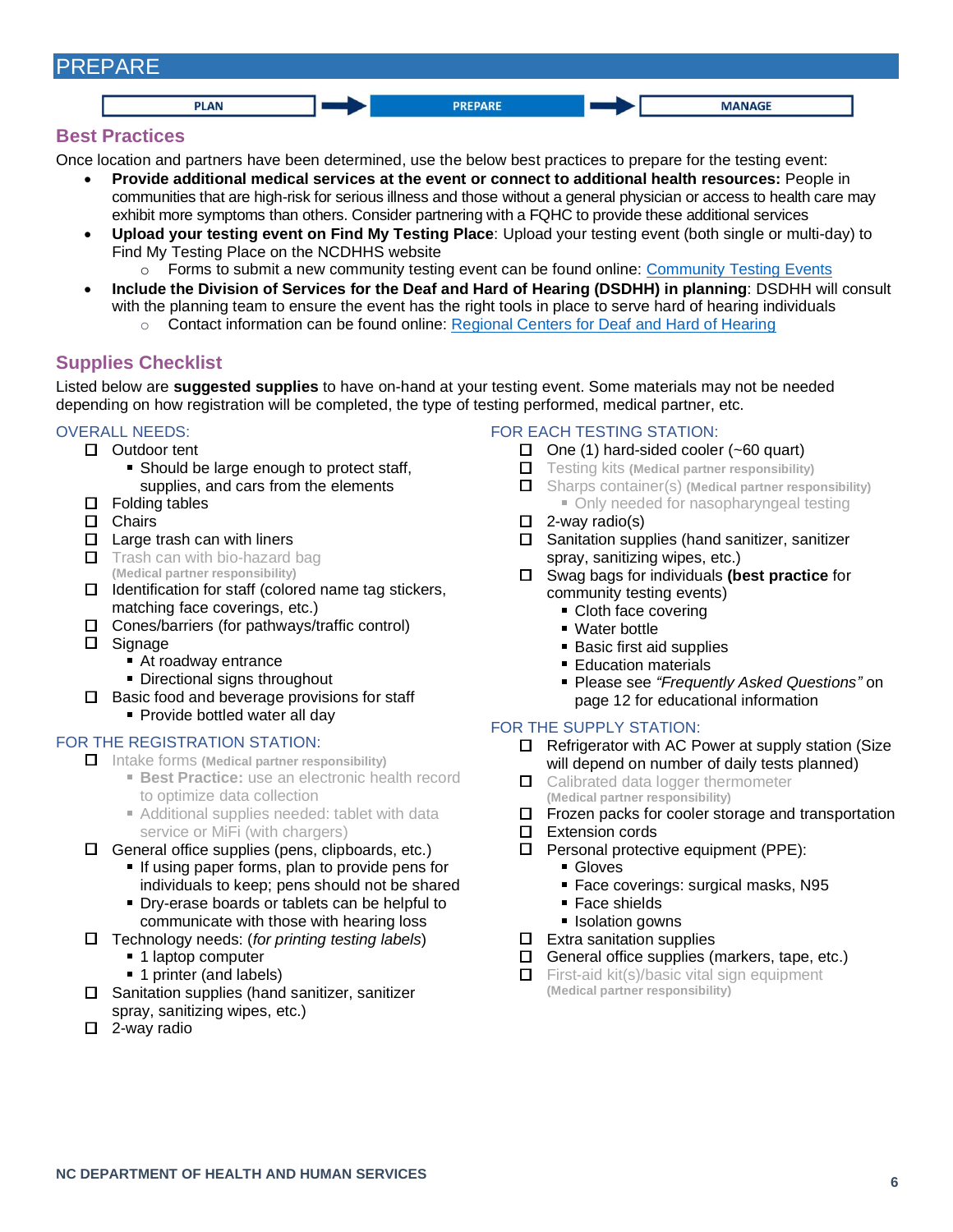#### <span id="page-6-0"></span>**Types of Sample Collection**

- **Medical partner responsibility:** The medical partner will handle the ordering and administering of tests. For your reference, the FDA has authorized four sample collection methods to diagnose COVID-19:
	- o Nasopharyngeal specimen (NP)
	- o Oropharyngeal specimen (OP)
	- o Nasal mid-turbinate swab
	- o Anterior nares (nasal swab) specimen

For more information on the different types of testing, please visit the CDC guidelines available online: [Interim CDC](https://www.cdc.gov/coronavirus/2019-ncov/lab/guidelines-clinical-specimens.html)  [Guidance on COVID-19 Testing](https://www.cdc.gov/coronavirus/2019-ncov/lab/guidelines-clinical-specimens.html)

#### <span id="page-6-1"></span>**Staff Roles**

The list below outlines **recommended staff roles** to consider:

- **Event Manager**
	- Oversees general operations of the testing event
	- *PPE Required*: face covering, gloves
- **Registration Technician(s)**
	- **Conducts registration to assist people as needed**
	- *PPE Required*: face covering, gloves, face shield
- **Registered Nurse(s) or Medical Professional (Medical partner responsibility)**
	- **Performs sample collection or oversees technicians collecting samples** 
		- **Places collected specimen in sample bage**
		- *PPE Required*: gown, gloves, N95, face shield
		- If using self-administered test collection:
			- A medical consultant while Testing Technicians assist with individual sample collections
			- **PPE Required: face covering, gloves**

#### **Testing Technician(s)**

- Receives intake form and vial label from Registration Technician
- Verifies authorization form and identification at testing station
- Receives sample and accompanying documentation from Registered Nurse and places in cold storage
- **PPE Required: face covering, gloves**

#### **Traffic Controller(s)**

- *Needed if using drive-thru*
- **Directs vehicles to the appropriate lane for testing**
- **Ensures individuals do not leave their vehicles**
- **Media Liaison**
	- Manages media requests and works with local media

#### **Best Practices:**

- **Clear identification:** With face coverings and additional PPE, it is difficult to identify staff at the event. Consider using colored name tags or matching face coverings so staff are easily identifiable
- **Avoid highly uniformed staff:** Fear of authorities may deter people from coming to a testing event
- **Volunteers:** Volunteers are a great way to increase community engagement
	- o It is important to provide clearly defined roles, schedules, and written safety instructions in advance
	- o Assign a designated point of contact (such as the Event Manager) to address questions
- **Bi-lingual resources:** When possible, utilize bi-lingual staff to ensure people who speak languages other than English are comfortable at community testing events

#### <span id="page-6-2"></span>**Request Resources**

#### **Supplies:**

- If possible, order supplies through existing supply chains (i.e. current suppliers) and check with your medical partner to see if they have access to additional supplies
- US Department of Health and Human Services has identified non-traditional suppliers offering PPE and other supplies, available online at: [Vetted Non-Traditional Suppliers Offering PPE and Other Supplies and Services](https://asprtracie.hhs.gov/technical-resources/resource/8583/vetted-non-traditional-suppliers-offering-ppe-and-other-supplies-and-services)
	- $\circ$  The Division of Services for the Deaf and Hard of Hearing (DSDHH) can provide resources for assistive listening devices, clear face coverings, etc. to facilitate accessibility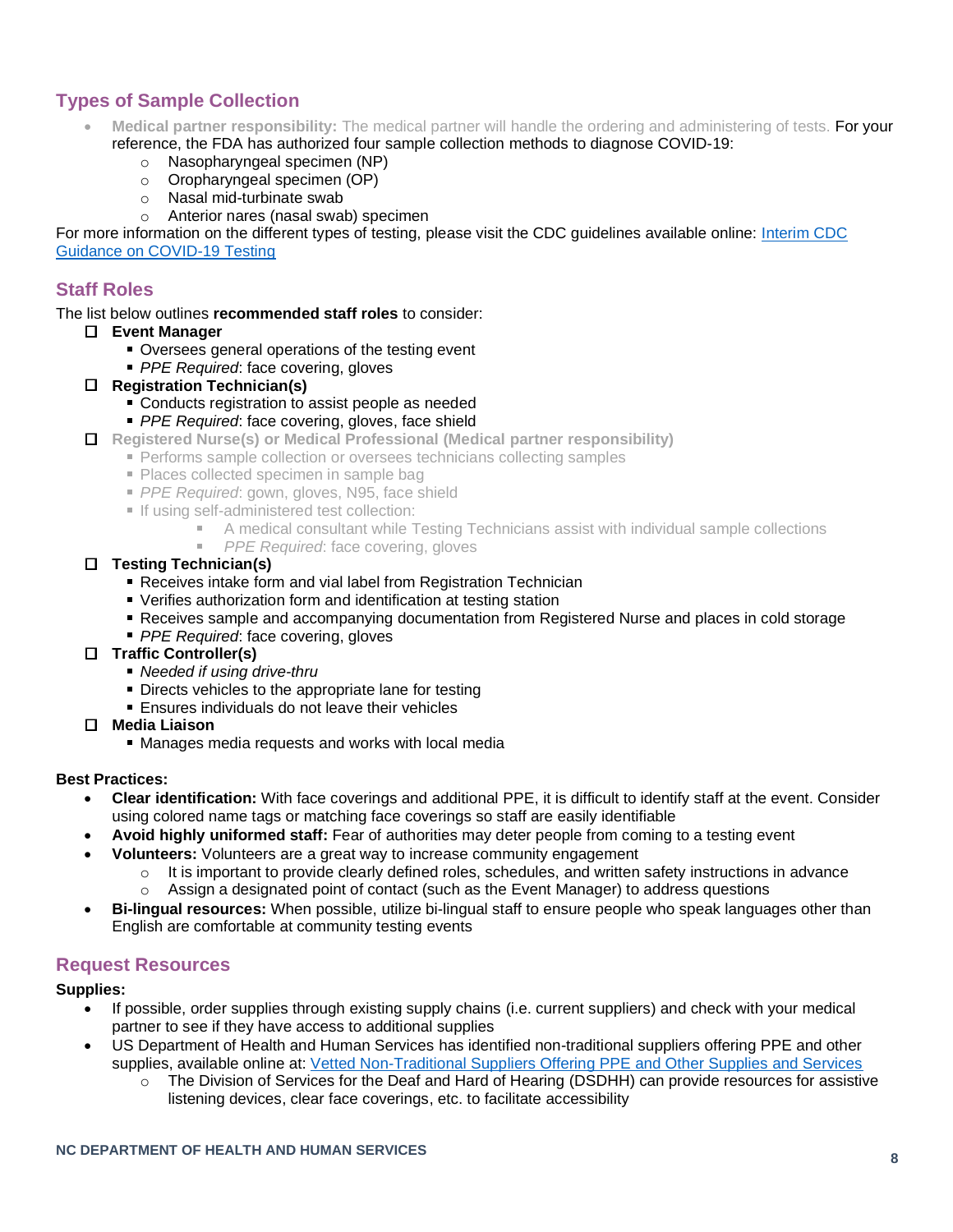- For more information, please visit their website at: [DSDHH](https://www.ncdhhs.gov/divisions/dsdhh)
- After exhausting all ordering options and conservation measures, it is possible to order PPE through the state:
	- o You can request supplies and PPE online from NCDHHS online: [Request PPE from state resources](https://covid19.ncdhhs.gov/information/health-care/requesting-ppe)
	- o Please note there is high demand for these resources, and all requests may not be filled

#### **Staff:**

- **Additional staffing resources may be available through your Local Health Department (LHD)** Work with your LHD to see what options are available for additional staff for your testing event
	- Include a sign language interpreter to support testing accessibility for the deaf and hard of hearing o A list of sign language interpreters is available online at: [Sign Language Interpreter Directory](https://www.ncdhhs.gov/documents/sign-language-interpretertransliterator-directory)

#### <span id="page-7-0"></span>**Create Daily Schedule**

Creating a daily schedule can help staff plan what hours they will be needed, and help you estimate how many samples you will be able to collect in a day

- Plan for 7 to 11 minutes per sample collection, per person
- Be sure to schedule staff breaks:
	- Given favorable environmental conditions, those working in full PPE should be allowed a 20-minute break roughly every 2 hours; weather and location type may dictate this timeframe

#### <span id="page-7-1"></span>**Communications**

A well-attended testing event includes advanced promotion and engagement, some best practices include:

- **Planned promotions**: Finalize important details (date, time, location) in advance and start promoting the event as early as possible
	- $\circ$  Some ideas include posting flyers at local grocery stores or restaurants, posting on social media
- **Community engagement:** Bring in non-medical partners to volunteer at the event to encourage greater attendance and engagement
- **Community influencers:** Work with local leaders and influencers to post videos encouraging individuals to come get tested on social media
- **Identify additional channels:** Ask organizations to share with members (i.e. ask faith leaders to share with congregants, notify local schools or colleges, etc.)
- **Work with local media:** Local media outlets are often willing to promote testing events**.** If interviews can be completed before the event, there is less concern of privacy issues
	- $\circ$  Distribute a press release to local media to provide them with relevant details
- **Promote 'no cost' testing:** Individuals may not consider using insurance for testing as 'free', so be aware of language the testing event uses, and try to promote testing that is available at 'no cost' to individuals

NC DHHS has a variety of tools you can edit to promote your testing event:

- Editable Press Release Template
	- o *Please see "Appendix A" on page 15 for the NCDHHS Press Release template in English*
	- o *Please see "Appendix B" on page 17 for the NCDHHS Press Release template in Spanish*
- Division of Services for Deaf and Hard of Hearing has regional centers that can consult and assist the team with the promotion and planning to ensure access and accessibility for the deaf and hard of hearing
	- o Contact information can be found online: [Regional Centers for Deaf and Hard of Hearing](https://www.ncdhhs.gov/assistance/hearing-loss/regional-centers-for-the-deaf-hard-of-hearing)

NC DHHS has a variety of tools available for public communication. Please use the resources below to raise awareness about prevention, testing and contact tracing in your community:

- The "Whatever Your Reason" Toolkit can be found online: [Whatever Your Reason Toolkit](https://covid19.ncdhhs.gov/materials-resources/whatever-your-reason)
	- $\circ$  The toolkit includes campaign materials to encourage North Carolinians to wear a mask in our collective fight against COVID-19
- The "Prevent and Protect Media Toolkit" can be found online: [Prevent and Protect Media Toolkit](https://covid19.ncdhhs.gov/materials-resources/prevent-and-protect-media-toolkit)
	- $\circ$  This toolkit includes social media resources and flyer templates (in both English and Spanish)
- Radio ads may be found online, which can be aired by any radio station or entity o You can access radio ads online: [Radio Ads](https://covid19.ncdhhs.gov/materials-resources#radio-ads)
- Videos are available for download, which can be played in community centers or at testing events to encourage safe practices
	- o You can access videos online: [Video PSAs](https://covid19.ncdhhs.gov/materials-resources#video-psas)

#### **NC DEPARTMENT OF HEALTH AND HUMAN SERVICES <sup>9</sup>**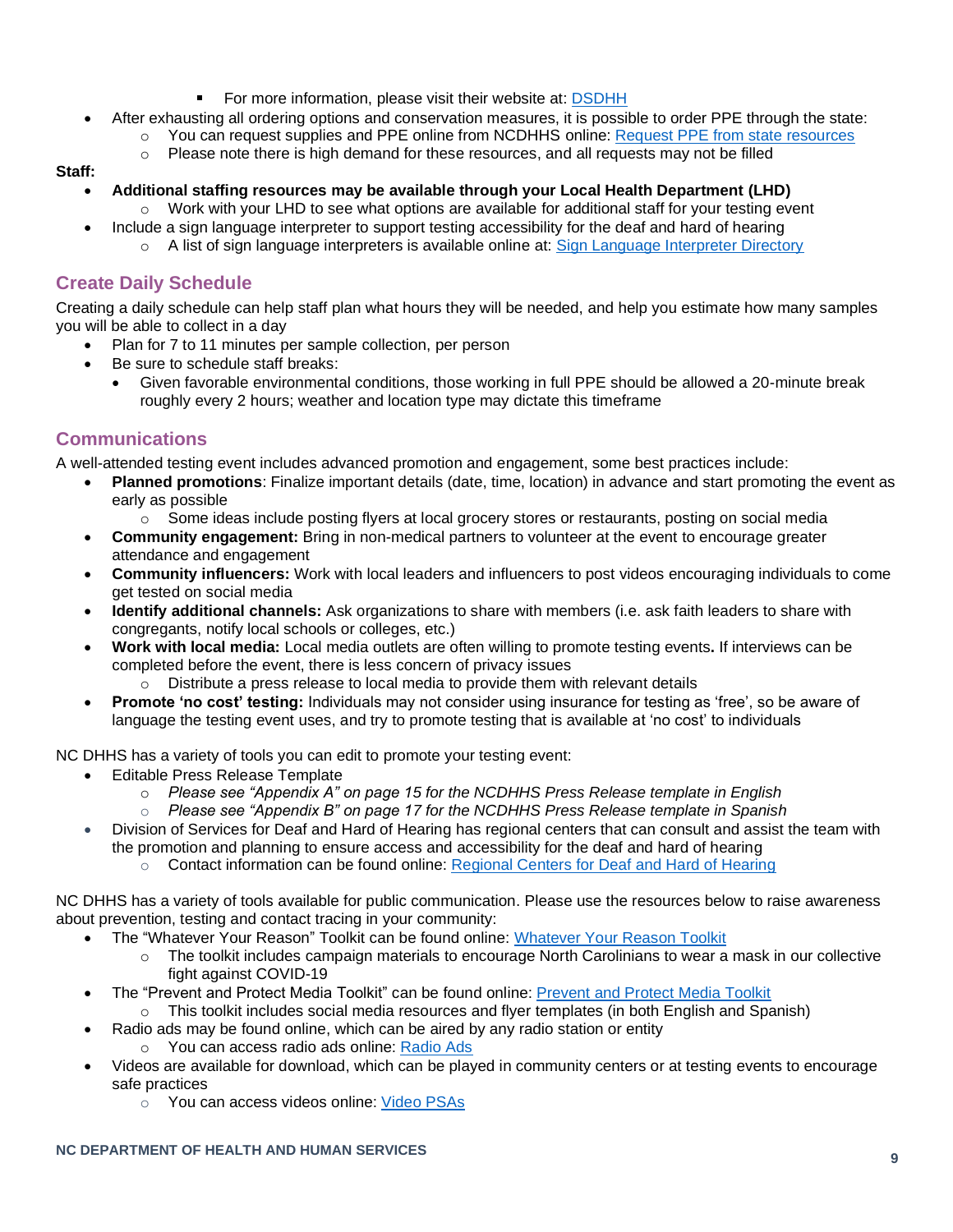<span id="page-8-0"></span>

#### <span id="page-8-1"></span>**Set Up**

The testing event should have three distinct and separate stations:

- **Registration Station**: Register people and fill out testing sample labels
- **Testing Station(s)**: Collect the sample and provide resources and education
- **Supply Station**: Store samples and extra supplies

When you arrive at the testing event, be sure to:

- Perform symptom screening and temperature checks on all incoming staff and any visitors
	- o For more information on COVID-19 symptoms, visit NC DHHS online: [COVID-19 Symptoms](https://covid19.ncdhhs.gov/about-covid-19/symptoms) • Ensure all staff have access to proper PPE as position dictates
		- $\circ$  Staff who are responsible for collecting samples or are in direct contact with members of the public being tested, will need to wear a N95 mask or surgical mask, two layers of gloves, isolation gown, and a face shield
		- $\circ$  All other staff not in direct contact with individuals being tested should wear gloves and a face covering
- Have cold storage set up for your testing kits
	- $\circ$  Specific directions for your kits may vary, check with your testing lab to confirm specific requirements

Throughout the testing day, the Event Manager should:

- Ensure proper infection control procedures are met, including sample collection and PPE utilization
- Monitor staff safety around the facility and moving vehicles

#### <span id="page-8-2"></span>**Registration**

#### **Please Note:** Personal information must be kept strictly confidential as it is considered a private health record

- **Medical partner responsibility:** Your medical partner should provide instructions on what information is needed from individuals and how you will be capturing information
- **Gathering the correct information:** Per the standing order, please make sure the correct patient data is being collected at registration
	- o For more information, please reference the standing order available online: COVID-19 Statewide [Standing Order](https://files.nc.gov/covid/documents/guidance/healthcare/COVID-19-Statewide-Standing-Order.pdf)
- **Best Practice** 
	- o Have individuals write down their name to avoid spelling errors
	- $\circ$  It is recommended to use an electronic health record to gather personal information at a testing event
	- $\circ$  A guide for effective communication with people who are deaf, hard of hearing, or deaf blind can be found online: [Effective Communication by DSDHH](https://files.nc.gov/covid/documents/materials-resources/How-to-Communicate-With-Your-Deaf-Hard-of-Hearing-or-DeafBlind-Patient-WEB.pdf)

#### For more information on who should be tested for COVID-19, please refer to the Provider Guidance available online at: [NCDHHS Provider Guidance](https://files.nc.gov/covid/documents/guidance/healthcare/COVID-19-Provider-Guidance-Final.pdf)

#### <span id="page-8-3"></span>**Sample Collection**

- **Medical partner responsibility:** Staff at the testing event will be trained to collect the sample. For your reference, the individual will run through the testing event following the steps below:
	- o Instruct individual to approach the testing station
		- **If using drive thru: Instruct individual to drive up to testing station and turn off vehicle**
	- o Test is administered by the Registered Nurse
	- o Test is promptly stored in the on-site refrigerator
- **Best Practice:**
	- o **Avoid influence or pressure:** Avoid pressure or perception of influence and ensure that everyone has the final choice in the decision to complete testing or not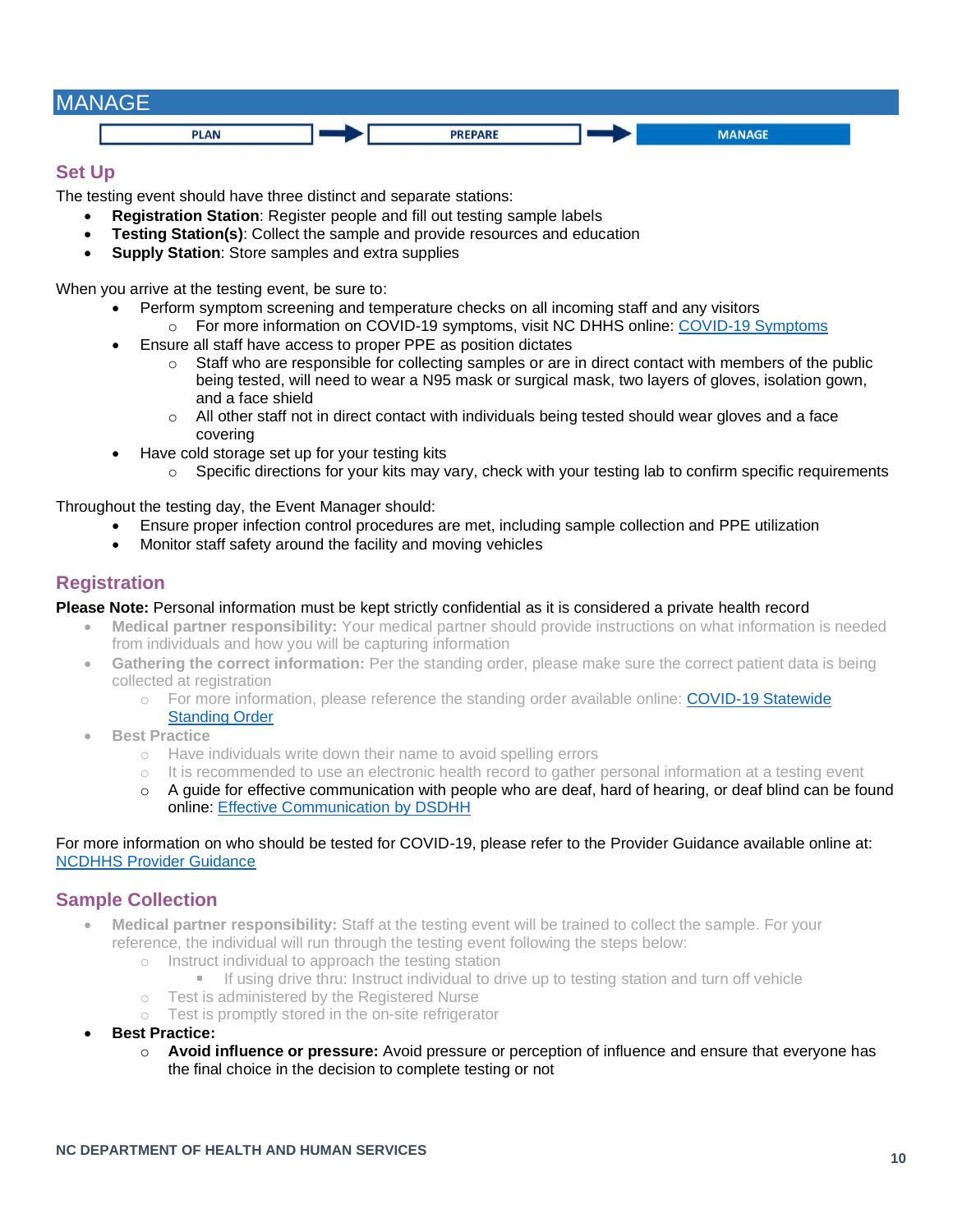#### <span id="page-9-0"></span>**Resources and Education**

It is recommended to provide information on where individuals can find community resources and access to COVID-19 related education. Please see below for recommended next steps, once a sample has been collected:

- Inform the individual that they will be contacted by the Medical provider or their Local Health Department with test results
	- o *Please see "Follow Up" on page 11 for more information*
- Provide community resources brochure, and educational information
	- o *Please see "Frequently Asked Questions" on page 12 for more information*
- If the patient is symptomatic, consider recommending the patient to reach out to close contacts to suggest they also get tested

#### <span id="page-9-1"></span>**PPE Disposal**

PPE should be properly disposed of after leaving the testing area to prevent any potentially hazardous exposure. Remove all PPE in the following order:

- Step 1: Gloves
- Step 2: Gown
- Step 3: Wash hands for 20 seconds, or use hand sanitizer
- Step 4: Remove face shield, goggles, and/or face covering
- Step 5: Properly dispose of biohazardous waste
	- o Biohazardous waste guidelines for North Carolina are available online: [NC State Guidance](https://deq.nc.gov/about/divisions/waste-management/solid-waste-section/medical-waste/medical-waste-guidance-and#treatment-and-disposal)
- Step 6: Wash hands for 20 seconds, or use hand sanitizer

#### For more information on how to properly take off PPE, please refer to the CDC guidelines available online: [CDC PPE guidelines](https://www.cdc.gov/coronavirus/2019-ncov/hcp/using-ppe.html)

#### <span id="page-9-2"></span>**Sending Samples to Labs**

- **Medical partner responsibility:** The medical partner will coordinate with the testing lab to ensure samples are properly transported to the testing lab facility
	- **Best Practice:**
		- $\circ$  Transport or send collected specimens to the testing lab facility at least once a day

#### <span id="page-9-3"></span>**Follow Up**

• **Medical partner responsibility:** Post-test follow-up is a shared responsibility among the medical partner, the local health department and the individual being tested. The community partner will not handle any follow-up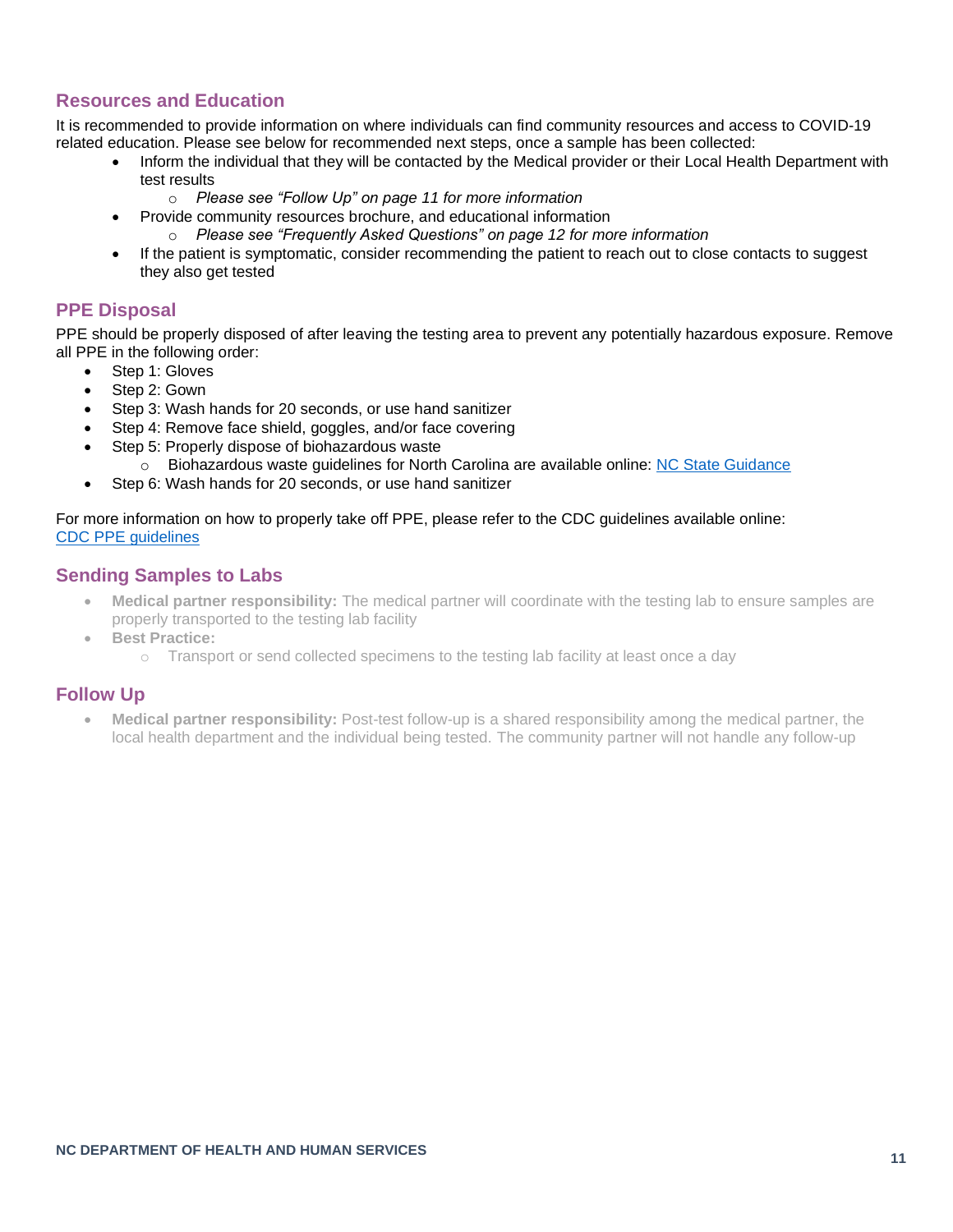#### <span id="page-10-0"></span>FREQUENTLY ASKED QUESTIONS

As individuals get tested, they may have a variety of questions. Below are talking points for testing event staff to reference if individuals have additional questions or concerns

#### <span id="page-10-1"></span>**Contact Tracing**

While your testing event will not be directly involved in contact tracing, you may get questions about contact tracing. Staff at the testing event should be able to provide basic information

#### • **What is contact tracing**

- $\circ$  Contact tracing identifies people who have recently been in close contact with someone who has tested positive for COVID-19
- $\circ$  Helping people know if they have COVID-19 or may have been exposed is critical to ensuring they have the resources and support they need and helps slow the spread of the virus
- o For more information on contact tracing, please use these materials:
	- **"What is Contact Tracing?" Infographic** available in [English](https://files.nc.gov/covid/documents/about/tracing/Contact-Tracing-Infographic.pdf) and [Spanish,](https://files.nc.gov/covid/documents/about/tracing/Contact-Tracing-Infographic-Spanish.pdf) shows a simplified process flow for the steps in contact tracing. The infographic walks through an example scenario to show the steps taken for both positive and negative COVID-19 test results
	- $\mathbf{r}$ A flyer on **Contact Tracing Next Steps After Testing** available in [English](https://files.nc.gov/covid/documents/about/tracing/Contact-Tracing-Next-Steps-After-Testing.pdf) an[d Spanish,](https://files.nc.gov/covid/documents/about/tracing/Contact-Tracing-Next-Steps-After-Testing-Spanish.pdf) helps individuals learn what to expect next if they test positive and a member of the NC COVID Community Team reaches out to understand the places they have been and the people they have been in contact with. Please consider handing this out at your testing event

#### • **How it works**

- o A person tests positive for COVID-19
- o The Local Health Department, with support from the NC COVID Community Team, contacts the individual
	- Their goal is to ensure that individual has all the necessary resources and support needed to isolate
	- Additionally, they ask questions to understand who that individual has been recently in close  $\blacksquare$ contact with
- $\circ$  A member of the NC COVID Community Team then reaches out to close contacts by phone, text or email to:
	- Notify them that they have been in close contact with someone who tested positive for COVID-19
		- $\blacksquare$ Recommend that they get tested for COVID-19 (immediately if symptomatic or 5 days after last know exposure to COVID-19 if asymptomatic)
		- $\mathbf{r}$ Advise them of the need to quarantine at home and avoid contact with other members of their household.
		- **\*The team does not reveal the name or any personal information of the person who tested positive\***
- **Why it is important**
	- $\circ$  This helps North Carolina rapidly identify those who may have been exposed to COVID-19 and get them information and resources to minimize additional exposures and quickly provide the support and resources to protect them and their loved ones
- If people are looking for more information regarding contact tracing, please refer them to NCDHHS website: [NCDHHS: Contact Tracing](https://covid19.ncdhhs.gov/about-covid-19/contact-tracing)

#### <span id="page-10-2"></span>**Isolation & Quarantine**

Please use the below messages to encourage individuals to take additional precautions while they wait for test results and if they get a positive diagnosis:

- If you have tested positive for or have symptoms of COVID-19, please stay home and avoid contact with other members of your household. Self-isolation helps to prevent the spread of the virus to your loved ones and community. Individuals should stay home until:
	- o It has been 10 days since first symptoms
	- o **AND** fever-free for 24 hours off all fever-reducing medicine
	- o **AND** symptoms have improved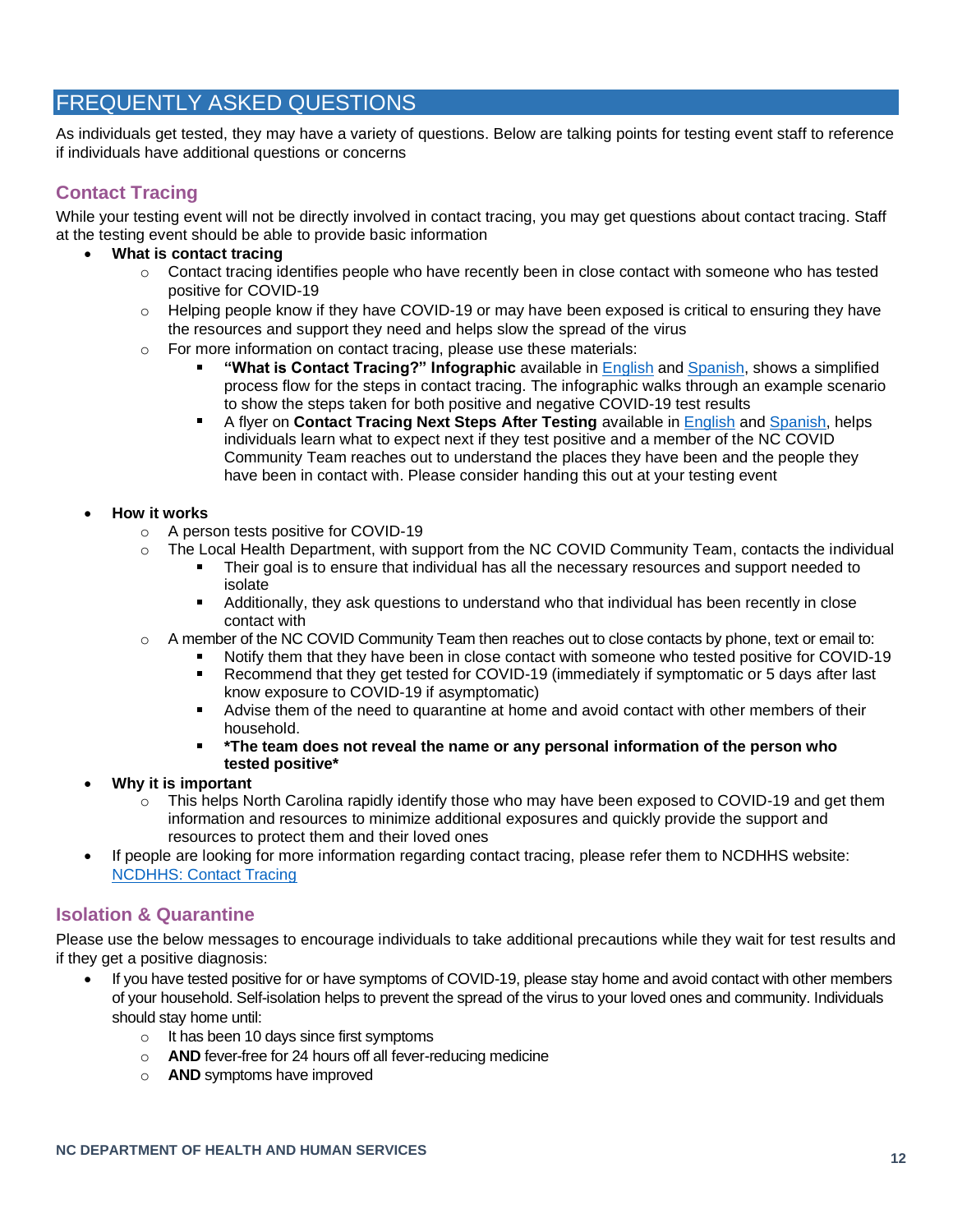- If you have been exposed to COVID-19, but are not having symptoms, please remain 6 feet away from others, including at home if possible. Contacts should quarantine at home for 14 days after their last known exposure to COVID-19. Shorter quarantine periods may be possible, at the discretion of the contact's local health department.
- If you do not have a place to isolate or quarantine at home, other options may be available. Please contact your Local Health Department or NC 2-1-1 for more information
	- o *Please see "Additional Community Support" on page 13 for more information*
- We realize it can be very hard to quarantine and isolate due to extenuating circumstances (employment, childcare, etc.). NCDHHS has a variety of resources available through NC211 and NCCARE360 to help you through this unprecedented time
	- o *Please see "Additional Community Support" on page 13 for more information*

#### **Next Steps After COVID-19 Testing**

NCDHHS has outlined guidance for recommendations on what individuals need to do while they wait for test results, after they get their results, and other home care. Guidance is available online: [Steps for People After COVID-19 Testing](https://files.nc.gov/covid/documents/guidance/healthcare/DPH-COVID19-Home-IQ-Guidelines-and-Directives-Packet.pdf)

#### **How to Prepare for Isolation and Quarantine**

<span id="page-11-0"></span>Additional information on how to prep for isolation and quarantine can be found online[: Home Care Isolation Guidance](https://epi.ncpublichealth.info/cd/coronavirus/Home%20Care%20Isolation%20Guidance_PUI_030820.pdf?ver=1.1)

#### **Privacy & Data**

Individuals may inquire who will have access to their personal health data. Below is some information to address their concerns:

- **Personal information is always kept strictly confidential and is considered a private health record**
	- The following parties will have access to personal health data
		- o Labs
			- The lab is legally required to gather personal health data before they can run the test
			- They will share contact information with the provider so results can be delivered
			- o Medical Partner
				- The doctor ordering the test will have access to personal health data so they can accurately report test results to the individual
			- o Public Health Department
				- All contagious disease test results are reported to the local and state Public Health Department by state law
				- $\blacksquare$ The Public Health Department will use contact information to follow up on positive cases
				- May take the form of local health departments, state health departments, or contact tracers
- All identifying information is removed for reporting use
	- o This data helps the state better understand the impact of COVID-19 on age groups, counties, etc.

#### <span id="page-11-1"></span>**Additional Community Support**

NCDHHS and community partners have a variety of resources available to support your local community. It is recommended to have this information on hand to distribute to individuals as they complete their testing. As individuals need access to additional community resources, please refer them to the NCDHHS resources listed below:

- **Community Health Workers (CHW):** In certain counties, CHW are available as a resource to connect individuals with available support options. If you are in a supported county, please refer individuals to your local CHW
	- o Please refer to the [Community Health Worker Deployment to At-Risk Areas fact sheet](https://files.nc.gov/ncdhhs/NCDHHS-CHW-Fact-Sheet-17NOV2020.pdf) to confirm eligible counties and learn more about the program
	- $\circ$  For more background information on Support Services to provide to individuals, please review [Connecting Individuals to COVID-19 Isolation and Quarantine Support](https://files.nc.gov/covid/documents/info-for/health-care/NCDHHS-Support-Services-Testing-and-Contact-Tracing-Fact-Sheet.pdf) fact sheet
	- $\circ$  You can encourage individuals to go to the [Support Services Program](https://covid19.ncdhhs.gov/information/human-services/support-services-program) website for more information
- **NC 2-1-1:** Individuals can find free and confidential information on health and human services and resources within their community
	- $\circ$  Please visit [NC 2-1-1](https://www.nc211.org/coronavirus-covid-19) for more information
	- o *Please see "Appendix C" on page 19 for more information on NC 2-1-1*
- **NCCARE360:** Providers and individuals can utilize NCCARE360 to identify and connect to medical and nonmedical health related resources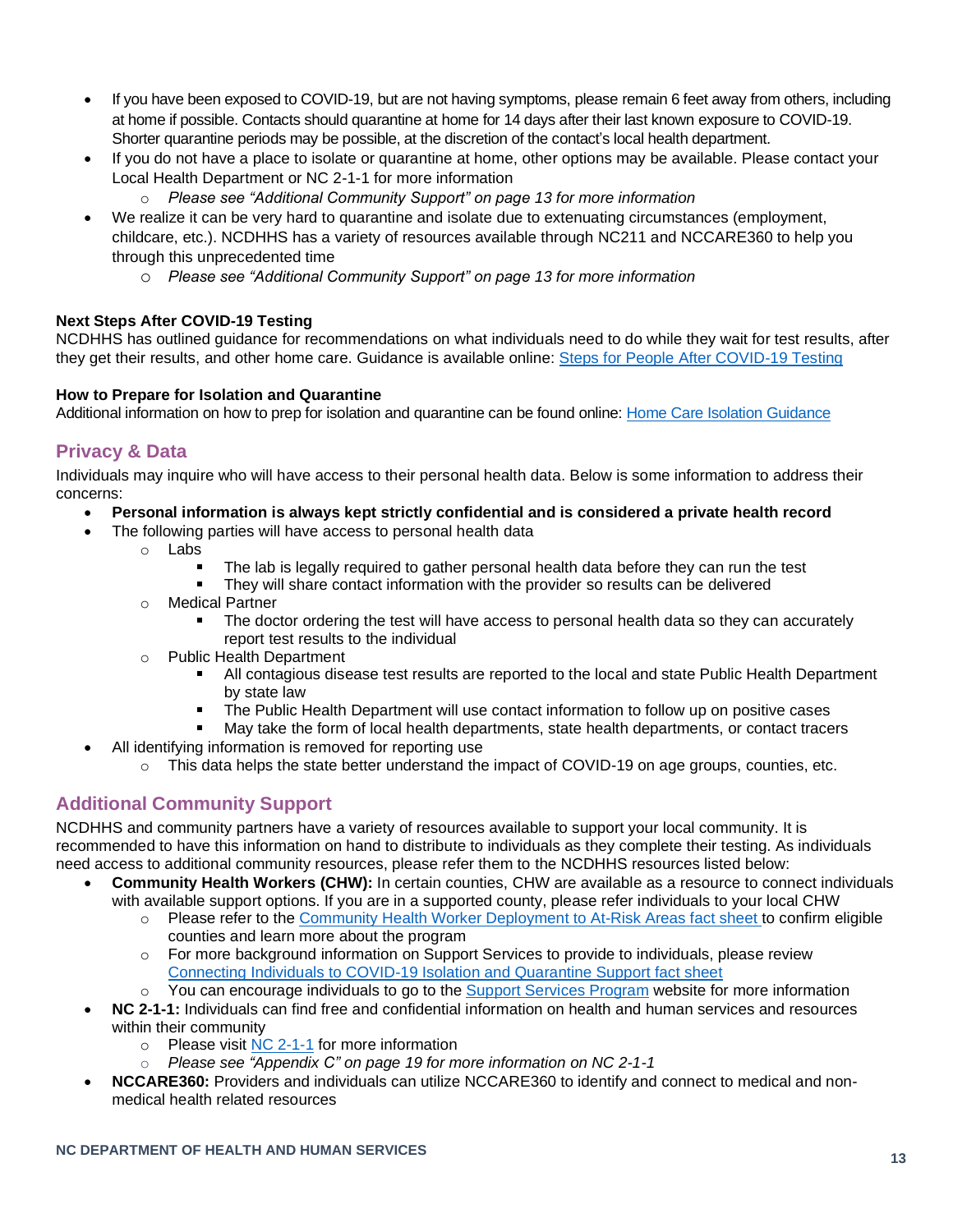- o Please visit [NCCARE360](https://nccare360.org/) for more information
- o *Please see "Appendix C" on page 19 for more information on NCCARE360*
- Additional NCDHHS COVID-19 Related Resources
	- o **Isolation/Quarantine and Social Distancing Sheltering Assistance**:
		- To find local non-congregate sheltering options, call your Local Health Department or NC 2-1-1
		- For more information on the program, please visit: [NCDHHS Non-Congregate Sheltering](https://covid19.ncdhhs.gov/information/housing-sheltering/non-congregate-sheltering) .
	- o **Food, Education, Mental Health & Wellness, Farmer Grants Assistance:**
		- For more information on help available, please visit [NCDHHS Disaster Assistance](https://www.nc.gov/agencies/volunteer/disaster-assistance-covid-19#individuals)  $\blacksquare$
	- o **Business & Non-Profit Assistance:**
		- For more information on help available, please visit [NCDHHS Disaster Assistance](https://www.nc.gov/agencies/volunteer/disaster-assistance-covid-19#businesses---nonprofits)  $\blacksquare$
- <span id="page-12-0"></span>• Toll-free COVID-19 Helpline: **877-490-6642**
	- o NCDHHS and Community Care of North Carolina, Inc. (CCNC) representatives are available to answer individuals' COVID-19 questions and help them find the care they need
	- o CCNC will staff this helpline from 7:00 a.m. to 11:00 p.m., seven days a week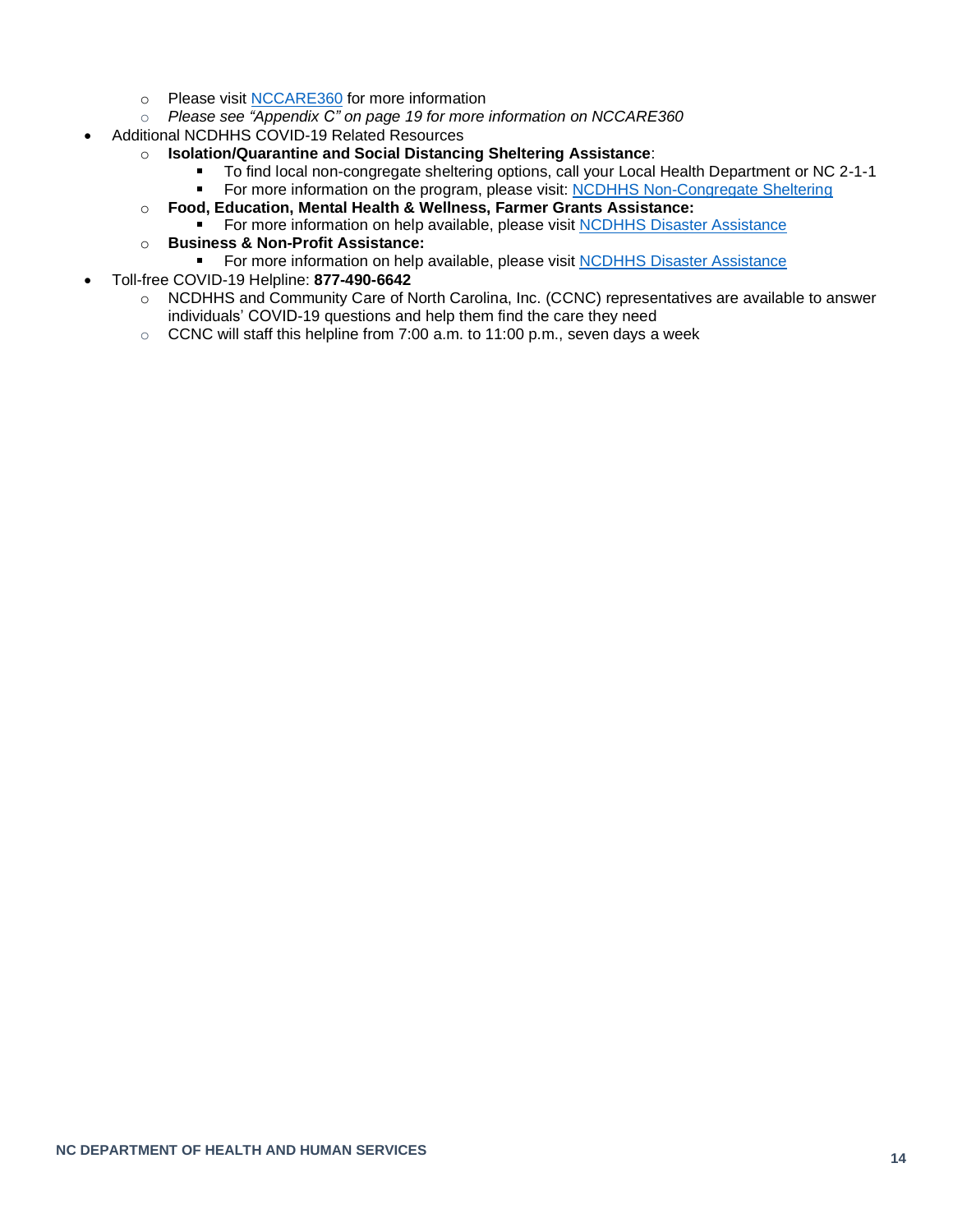#### APPENDIX

#### <span id="page-13-0"></span>**Appendix A: Press Release for Community Testing Events (English)**

\_\_\_\_\_\_\_\_\_\_\_\_\_\_\_\_\_\_\_\_\_\_\_\_\_\_\_\_\_\_\_\_\_\_\_\_\_\_\_\_\_\_\_\_\_\_\_\_\_\_\_\_\_\_\_\_\_\_\_

**Purpose:** This short media alert is designed to be shared with broadcast and radio contacts **Audience:** Media contacts

#### **Media Alert**

<INSERT DATE>

#### **COVID-19 Testing Events Available for <INSERT COUNTY NAME HERE>**

<INSERT COUNTY NAME> is seeing a rise in COVID-19 cases, including increased cases of community transmission.

<INSERT YOUR LOCAL HEALTH DEPARTMENT NAME> is working with community partners to increase testing of people who may not currently have symptoms, but may have been exposed to COVID-19, especially people from historically marginalized populations who have been disproportionately impacted by COVID-19. In addition, testing is a priority for anyone who has symptoms or those who may have been exposed to COVID-19, including:

- Anyone who has attended a mass gathering including a protest
- Anyone who works in a setting at higher risk of exposure such as a grocery store, restaurant, gas station, or child care program
- People who live or work in high-risk settings such as long-term facilities, homeless shelters, correctional facilities or food processing facility.

"When more people get tested and we all work alongside the COVID-19 Community Team to do our part with contact tracing, we can protect our loved ones and slow the spread of the virus," said <INSERT LOCAL HEALTH DEPARTMENT DIRECTOR OR OTHER KEY SPOKESPERSON NAME HERE> "Together, we can limit the impact on our community."

Testing events with availability in <INSERT COUNTY OR COMMUNITY NAME HERE> for COVID-19 testing include:

<INSERT TESTING EVENT 1 NAME INSERT HOURS INSERT LINK INSERT ADDITIONAL INFO ABOUT SCREENING>

<INSERT TESTING EVENT 2 NAME INSERT HOURS INSERT LINK INSERT ADDITIONAL INFO ABOUT SCREENING>

<INSERT TESTING EVENT 3 NAME INSERT HOURS INSERT LINK INSERT ADDITIONAL INFO ABOUT SCREENING>

#### *<NOTE TO AUTHOR: FEEL FREE TO INSERT MORE TESTING LOCATIONS AS YOU CUSTOMIZE>*

Additionally, there are upcoming testing events in our county. Those include:

<INSERT NAME AND LOCATION INSERT DATE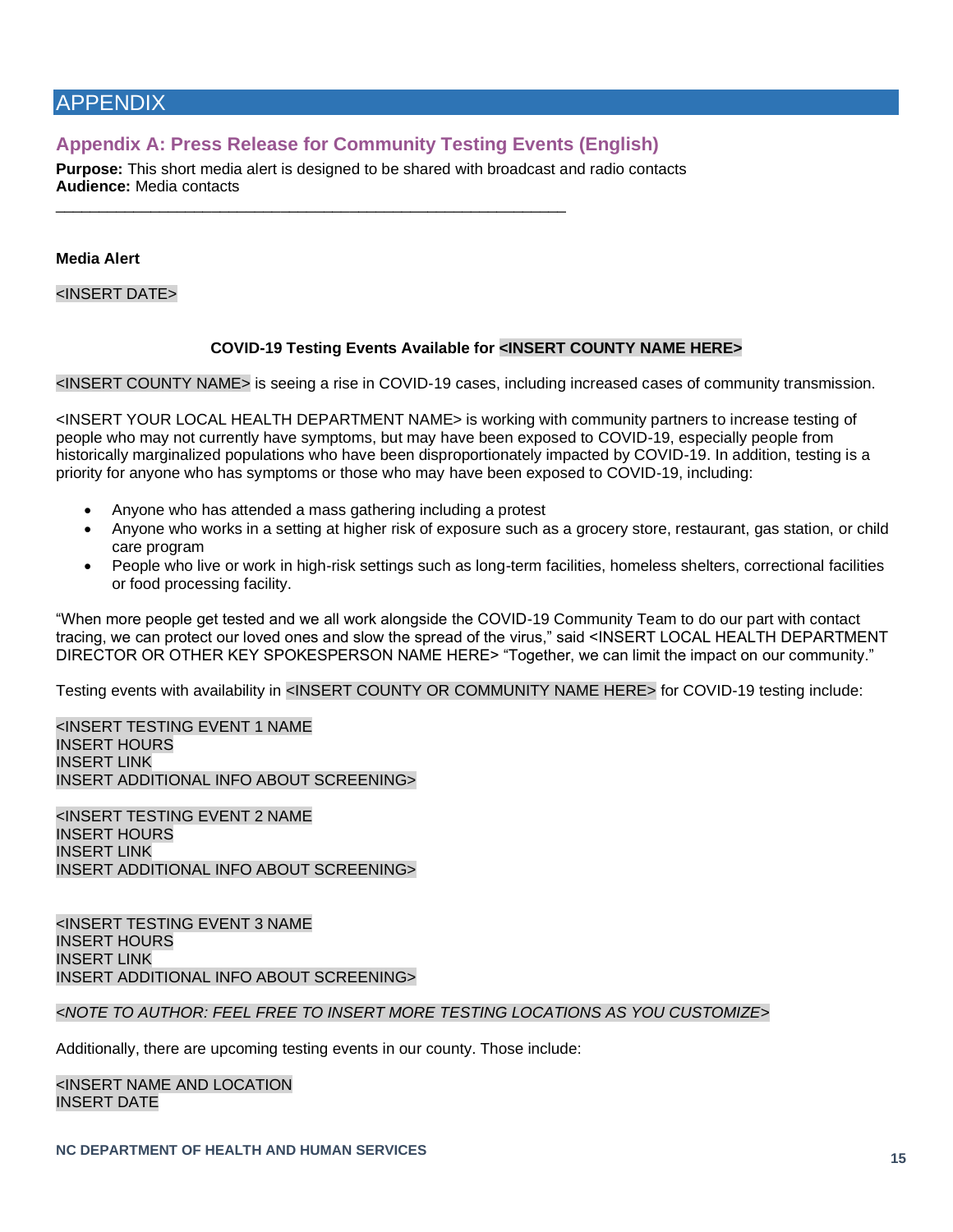#### INSERT HOURS INSERT ADDITIONAL INFORMATION (INCLUDING ANY TESTING REQUIREMENTS) HERE>

#### *<NOTE TO AUTHOR: FEEL FREE TO INSERT MORE EVENT DATES AND LOCATIONS AS YOU CUSTOMIZE>*

After testing, the COVID-19 Community Team will reach out to people who have tested positive for COVID-19 or who have been near someone with COVID-19 and connects them with needed supports. People should be sure to answer the call when the COVID-19 Community Team reaches out. They will get a text message from the number 45394 or email from NC-ARIAS-NoReply@dhhs.nc.gov with further instructions.

If the Community Team reaches out with a phone call, either NC OUTREACH or <INSERT YOUR LOCAL HEALTH DEPARTMENT PHONE NUMBER USED FOR CONTACT TRACING> will appear on their phone. The Community Team represents communities across North Carolina and will be available to provide support and information in multiple languages.

#### **More Information**

#### <INSERT YOUR LOCAL HEALTH DEPARTMENT INFORMATION AND WEBSITE LINKS HERE>

For more information on testing and contact tracing, please see the NCDHHS Frequently Asked Questions about Testing (covid19.ncdhhs.gov/Testing) and Frequently Asked Questions about Contact Tracing (covid19.ncdhhs.gov/ContactTracing). For the latest information on COVID-19, visit nc.gov/covid19. For more data and information about North Carolina's testing strategy, visit the North Carolina COVID-19 Dashboard: covid19.ncdhhs.gov/dashboard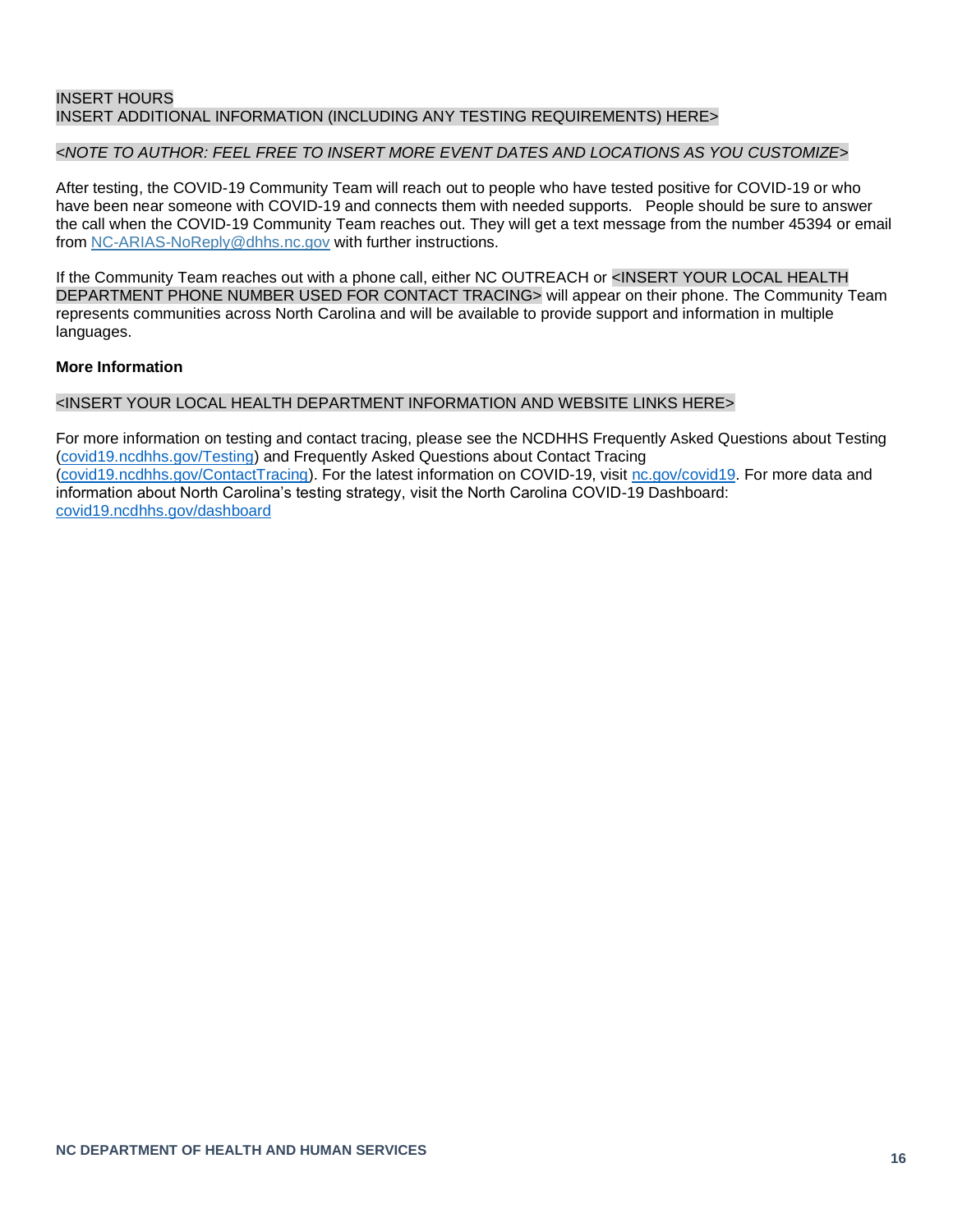#### <span id="page-15-0"></span>**Appendix B: Press Release for Community Testing Events (Spanish)**

\_\_\_\_\_\_\_\_\_\_\_\_\_\_\_\_\_\_\_\_\_\_\_\_\_\_\_\_\_\_\_\_\_\_\_\_\_\_\_\_\_\_\_\_\_\_\_\_\_\_\_\_\_\_\_\_\_\_\_

**Propósito:** Esta breve alerta de medios está diseñada para ser compartida con la transmisión y los contactos de radio **Audiencia:** Contactos de medios en las comunidades

Alerta a los medios

<INSERTAR FECHA>

Eventos de prueba disponibles para COVID-19 <INSERTAR NOMBRE DEL CONDADO AQUÍ>

<INSERTAR NOMBRE DEL CONDADO> está viendo un aumento en los casos de COVID-19, incluido el aumento de los casos de transmisión comunitaria.

<INSERTE SU NOMBRE DEL DEPARTAMENTO DE SALUD LOCAL> está trabajando con colaboradores de la comunidad para aumentar las pruebas de personas que actualmente no tienen síntomas, pero que pueden haber estado expuestas a COVID-19, especialmente a personas de poblaciones históricamente marginadas que han sido impactadas desproporcionadamente por COVID-19 . Además, las pruebas son una prioridad para cualquier persona que tenga síntomas o para quienes hayan estado expuestos al COVID-19, que incluyen:

• Cualquier persona que haya asistido a una reunión masiva, incluyendo una protesta.

• Cualquier persona que trabaje en un entorno con mayor riesgo de exposición, como una tienda de comestibles, un restaurante, una estación de servicio de gasolina o un programa de cuidado infantil.

• Personas que viven o trabajan en entornos de alto riesgo, como facilidades de hogares a largo plazo,

albergues/refugios para personas sin hogar, instalaciones correccionales o instalaciones/plantas de procesamiento de alimentos.

"Cuando más personas se hacen la prueba y todos trabajamos junto con el Equipo de la Comunidad COVID-19 para hacer nuestra parte con el rastreo de contactos, podemos proteger a nuestros seres queridos y retrasar/reducir la propagación del virus", dijo <INSERTAR DIRECTOR DEL DEPARTAMENTO DE SALUD LOCAL U OTRO NOMBRE CLAVE DE UN PORTAVOZ AQUÍ> "Juntos, podemos limitar el impacto en nuestra comunidad".

Los eventos con disponibilidad en <INSERTAR CONDADO O NOMBRE DE LA COMUNIDAD AQUÍ> para la prueba COVID-19 incluyen:

<INSERTAR NOMBRE DEL EVENTO DE PRUEBA 1 INSERTAR HORAS INSERTAR EL LINK INSERTE INFORMACIÓN ADICIONAL SOBRE LA PRUEBA>

<INSERTAR NOMBRE DEL EVENTO DE PRUEBA 2 INSERTAR HORAS INSERTAR EL LINK INSERTE INFORMACIÓN ADICIONAL SOBRE LA PRUEBA>

<INSERTAR NOMBRE DEL EVENTO DE PRUEBA 3 INSERTAR HORAS INSERTAR EL LINK INSERTE INFORMACIÓN ADICIONAL SOBRE LA PRUEBA>

<NOTA PARA EL AUTOR: NO dude en insertar más ubicaciones de prueba a medida que personaliza>

Además, hay próximos eventos de prueba en nuestro condado. Estos incluyen:

<INSERTAR NOMBRE Y UBICACIÓN INSERTAR LA FECHA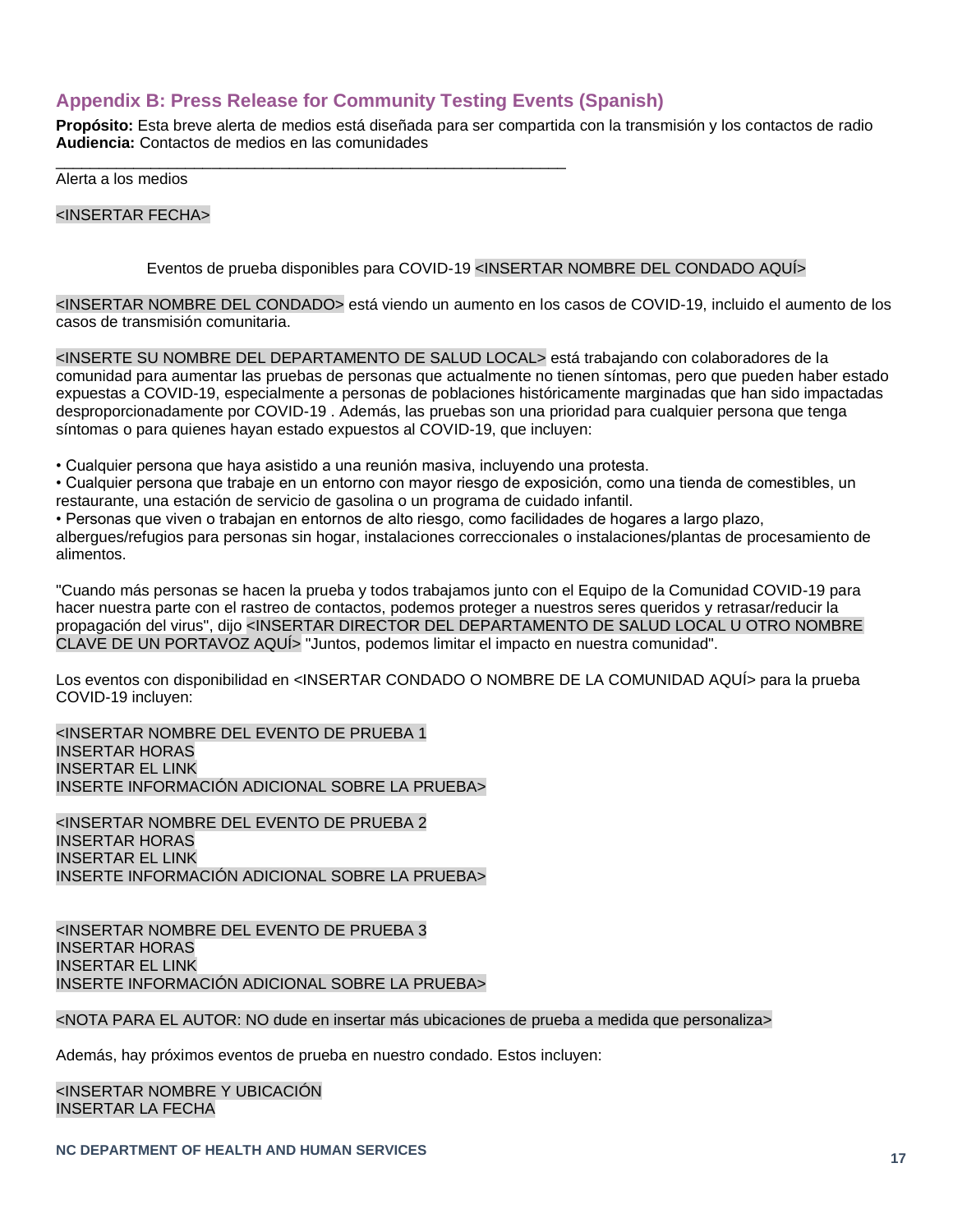#### INSERTAR HORAS INSERTE INFORMACIÓN ADICIONAL (INCLUYENDO CUALQUIER REQUISITO DE PRUEBA) AQUÍ>

#### <NOTA PARA EL AUTOR: TENGA LIBERTAD DE INSERTAR MÁS FECHAS DE EVENTOS Y LOCALES A medida QUE PERSONALIZA>

Además, hay próximos eventos de prueba en nuestro condado. Estos incluyen:

#### <INSERTAR NOMBRE Y UBICACIÓN INSERTAR LA FECHA INSERTAR HORAS INSERTE INFORMACIÓN ADICIONAL (INCLUYENDO CUALQUIER REQUISITO DE PRUEBA) AQUÍ>

#### <NOTA PARA EL AUTOR: TENGA LIBERTAD DE INSERTAR MÁS FECHAS DE EVENTOS Y LOCALES A medida QUE PERSONALIZA>

Después de la prueba, el Equipo de la Comunidad COVID-19 se comunicará con las personas que dieron positivo para COVID-19 o que hayan estado cerca de alguien con COVID-19 y serán conectados con los recursos de apoyo necesarios. Las personas deben asegurarse de contestar la llamada telefónica cuando el Equipo Comunitario COVID-19 se comunique. Recibirán un mensaje de texto del número 45394 o un correo electrónico de [NC-ARIAS-](mailto:NC-ARIAS-NoReply@dhhs.nc.gov)[NoReply@dhhs.nc.gov](mailto:NC-ARIAS-NoReply@dhhs.nc.gov) con más instrucciones.

Si el Equipo de la Comunidad se comunica por medio de una llamada telefónica, aparecerá NC OUTREACH o <INSERTAR EL NÚMERO DE TELÉFONO DEL DEPARTAMENTO DE SALUD LOCAL UTILIZADO PARA EL RASTREO DE CONTACTO> en su teléfono. El Equipo de la Comunidad representa a las comunidades de todo Carolina del Norte y estará disponible para brindar apoyo e información en varios idiomas.

#### **Más información**

#### <INSERTE LA INFORMACIÓN DE SU DEPARTAMENTO DE SALUD LOCAL Y LOS ENLACES DEL SITIO WEB AQUÍ>

Para obtener más información sobre las pruebas y el seguimiento de contactos, consulte las Preguntas Frecuentes sobre pruebas de NCDHHS (covid19.ncdhhs.gov/Testing) y las Preguntas Frecuentes sobre Seguimiento de contactos (covid19.ncdhhs.gov/ContactTracing). Para obtener la información más reciente sobre COVID-19, visite nc.gov/covid19. Para obtener más datos e información sobre la estrategia de prueba de Carolina del Norte, visite el Panel COVID-19 de Carolina del Norte: covid19.ncdhhs.gov/dashboard.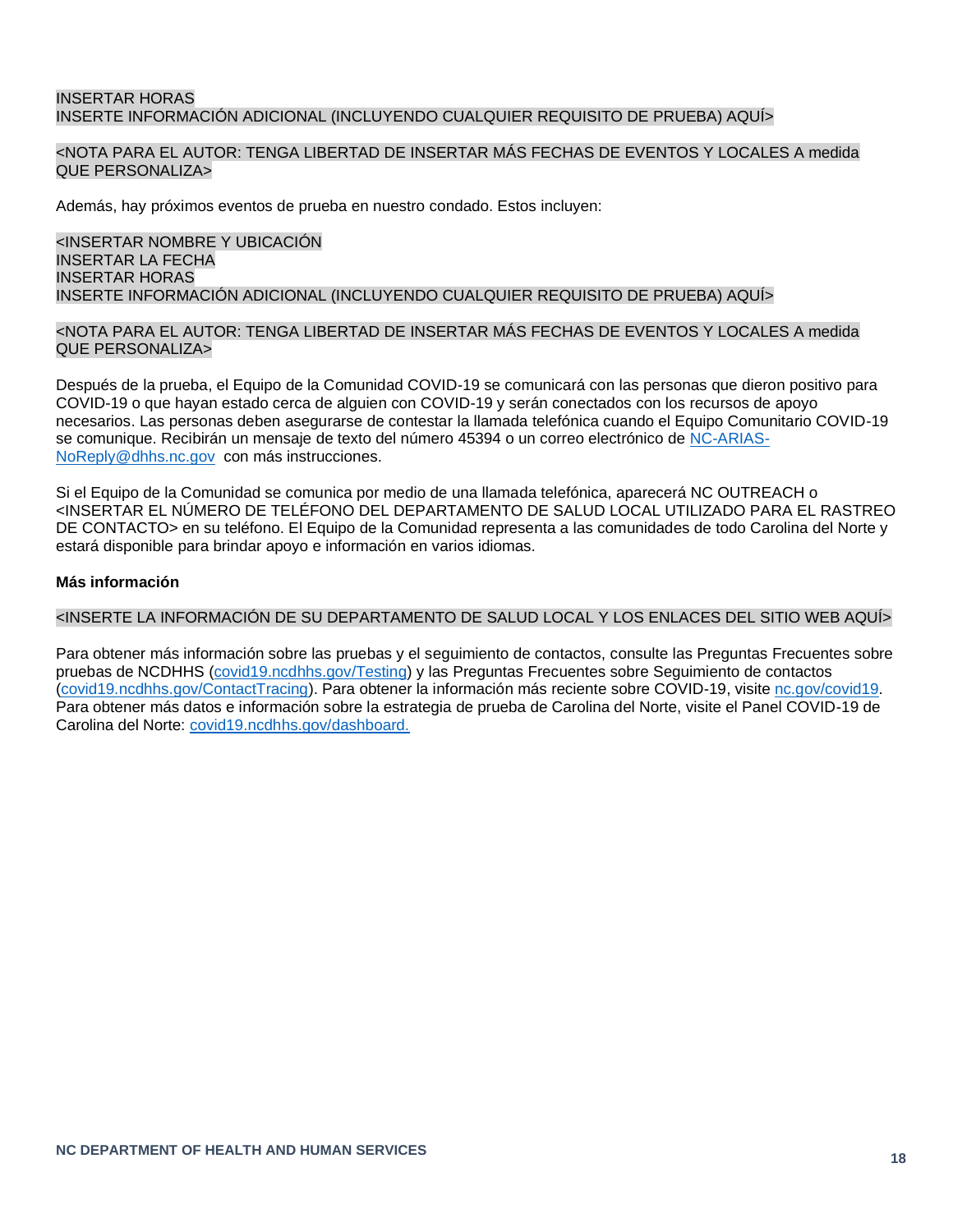#### <span id="page-17-0"></span>**Appendix C: NC 2-1-1 and NCCARE360 Fact Sheet**

As testing continues, many people who have tested positive with or been exposed to COVID-19 will need additional resources to safely isolate or quarantine. Testing events should use the statewide **NC 2-1-1** and **NCCARE360** resources to connect people to the resources they need.

#### **What is NC 2-1-1?**

[NC 2-1-1](https://urldefense.com/v3/__https:/click.icptrack.com/icp/relay.php?r=39314931&msgid=474884&act=4IE0&c=1346310&destination=https*3A*2F*2Fwww.nc211.org*2F__;JSUlJQ!!HYmSToo!KyvU0CethpQQ-xb0qAmhkw0x2wNRUCDLi-fDUbRidd6EdHOmkqMFruvIgfKp6HA9pcoiYQ$) is an information and referral service that provides free and confidential information on community health and human services resources. NC 2-1-1 operates 24 hours a day, seven days a week, 365 days a year and is available in most languages.

NC 2-1-1 can refer callers to organizations in their community best able to meet their specific health and human services needs including food, shelter, energy assistance, housing, parenting resources, health care, employment, substance abuse treatment, as well as specific resources for older adults and for persons with disabilities, and more. **Dial 2-1-1 or TTY 888-892-1162 for assistance.**

#### **What is NCCARE360?**

[NCCARE360](https://nccare360.org/request-assistance/) is the first statewide network that unites health care and human services organizations via a shared technology platform that enables a coordinated, community-oriented, person-centered approach for delivering care in North Carolina. NCCARE360 helps health and community-based organizations in all 100 North Carolina counties make electronic referrals, communicate in real time, securely share client information, and track outcomes together.

#### **How does NCCARE360 work?**

NCCARE360 has a community engagement team located across the state working with community-based organizations, health plans, health systems, and government agencies to create a statewide coordinated network. The team directly supports the community through every step of joining the network, including training and workflow support, to ensure that each partner is supported.

#### **How can I use NCCARE360 to refer people to the resources they need?**

Anyone in North Carolina can request services and be connected to community resources.

If you are a licensed user of NCCARE360, you can make the referral directly through the NCCARE360 platform to organizations statewide and track the outcomes of those referrals.

#### If you are not a licensed user of NCCARE360:

- You can request assistance on behalf of the person you are serving at [NCCARE360.org.](https://nccare360.org/request-assistance/) As the network coordination center, the team at NC 2-1-1 will receive the web-based referrals and reach out to the person in need of assistance to identify the right resource and make the referral.
- Joining NCCARE360 is free for all community-based organizations and county agencies! If your organization wants to join the network, please connect at [NCCARE360.org/join.](https://nccare360.org/join/)

People who need resource directly: Anyone who needs assistance can search NCCARE360's repository of more than 10,000 local services at [nccare360.org/resources,](http://nccare360.org/resources) or complete an online form at nccare360.org/request-assistance.